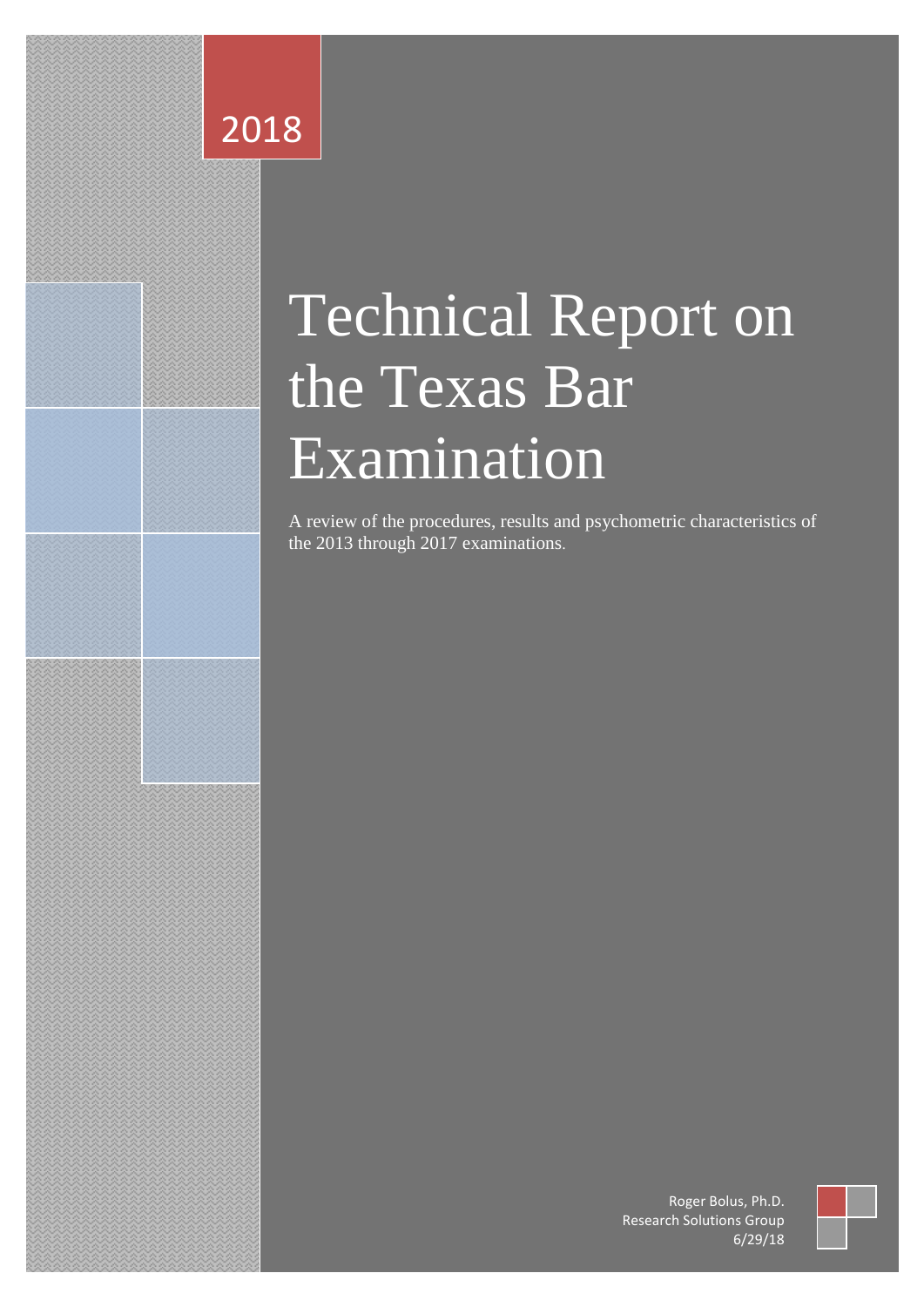#### **SUMMARY**

This report presents the outcomes of a technical review of the statistical and psychometric properties of the Texas Bar Examination (TBE) during the five-year period from 2013 to 2017. This review was commissioned by the Texas Board of Law Examiners (TBLE) to support decision-making regarding the content and administration of the TBE.

Over the course of the study period, the configuration of the TBE remained unchanged. It consisted of four sections: The 200-item Multistate Bar Examination (NCBE), an equated and scaled multiple choice test developed by the National Conference of Bar Examiners (NCBE) used by all but one U.S. State; an Essay section comprised of 12 questions written and scored on a 25-point scale by TBLE members; a short answer Procedure and Evidence (P&E) section prepared by the TBLE, unique to Texas that contains 40 questions on Criminal and Civil Law, each graded on a 5-point scale; and a Multistate Performance Test (MPT) developed by the NCBE, graded on a 0 to 6-point scale by TBLE members. Raw scores on the non-MBE section are converted to a common mean and standard deviation and then scaled to the MBE. The sections scale scores are subsequently weighted (40% MBE, 40% Essay, 10% P&E, 10% MPT) and added to form a single, compensatory Total Scale Score (TSS) which is placed on a 1000 point scale.

Examinees pass outright if they achieve a TSS of 675 or greater, fail if they score 668 or less; or have all written answers re-evaluated a second time if they score between these scores. Points can only be added during the re-grade process. After re-grade, a TSS of 675 or more passes; below that fails.

The statistical and psychometric analysis of the ten administrations studied revealed the following:

- Recalculation of all raw and scale scores for the 21,000+ examinees tested confirmed that the TBLE is accurately following all published calculation specifications.
- Raw and scale scores on each of the test sections regularly demonstrated acceptable levels of variation and have highly consistent and symmetric score distributions; a desirable property contributing to both score reliability and decision consistency.
- Across the July administrations, we observed only the slightest difference in the average Total Scale Scores of examinees repeating the examination for  $2<sup>nd</sup>$ ,  $3<sup>rd</sup>$ ,  $4<sup>th</sup>$  or  $5<sup>th</sup>$  attempt (653) to 657). On February administrations, a similar pattern was observed though  $2<sup>nd</sup>$  time-takers did score +13 scale score points higher than  $3<sup>rd</sup>$  and  $4<sup>th</sup>$  time-takers (667 vs 654).
- The correlations among test sections, a key factor in examination reliability, were generally consistent across administrations. In July, the relationships between the MBE and the Essay and P&E averaged .64 and .63, respectively, while the Essay and P&E correlated .67. The MBE/Essay correlations are consistent with those observed in other states with a 12-question test. The weakest and least consistent correlations were observed between the MPT and the other sections (averaging r=.36 and .38 with the MBE and Essay, and .29 with the P&E).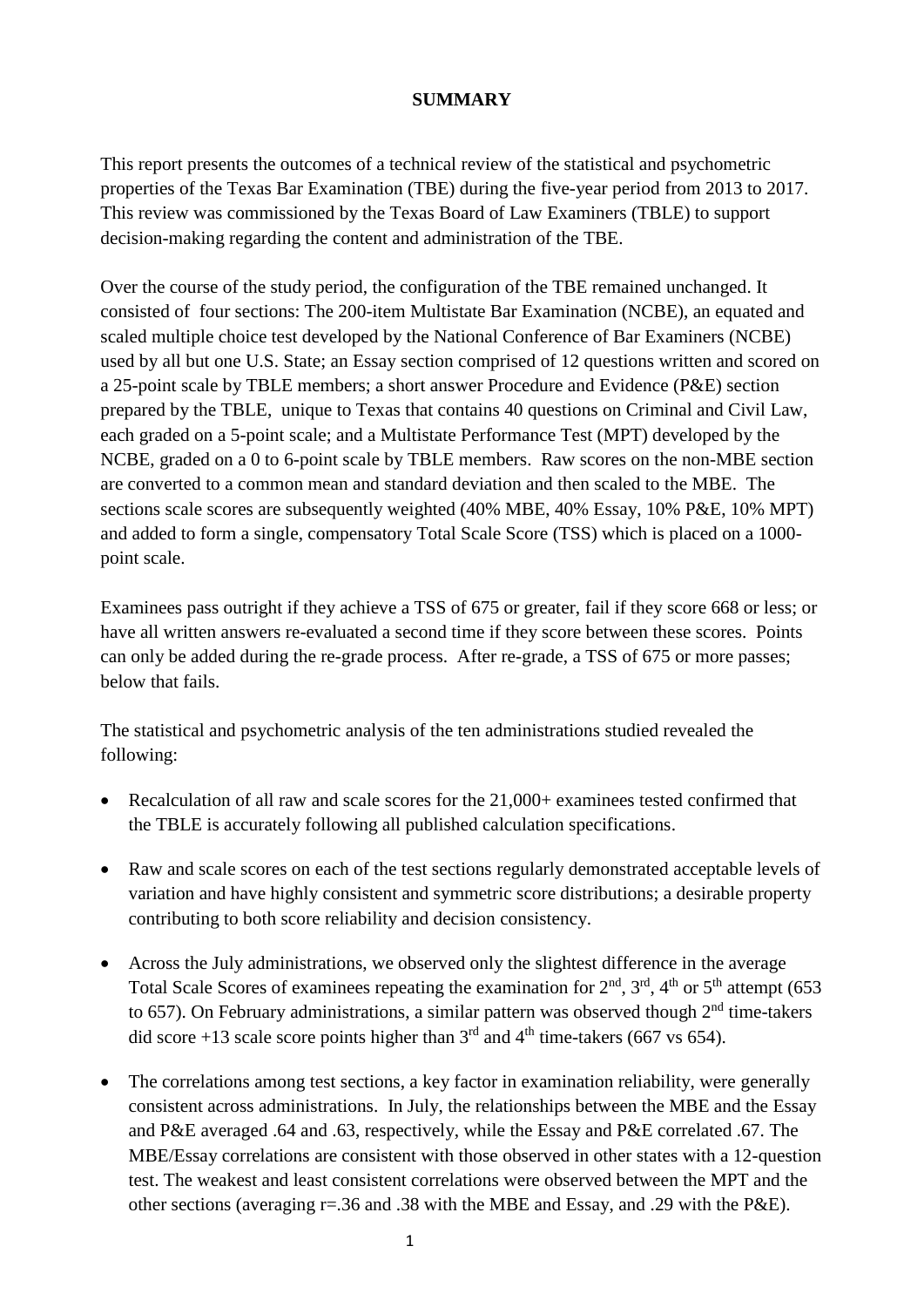This pattern is not unexpected given that the MPT section receives only a single 0 to 6 score, thereby reducing the reliability of the MPT component.

- Overall, 3.1% and 4.1% of all examinees had their answers reread over the study period on the July and February administrations, respectively. When in re-grade, 99% of examinees earned extra score points on the Essay section as compare to 63% and 44% on the Civil and Criminal P&E sections, respectively. Only 13% on the examinees in re-grade earned extra score points on MPT. As a result of the re-grade process over the 5-year period, the overall bar passage rate increased by 3.8% and 3.0% in February and July, respectively. If an applicant made it into re-grade during that period, they had a 94% chance of passing, and a 100% chance of passing with an initial score of 673 or 674, before re-grading.
- Anchored by the very high reliability of the MBE and strong reliability of the 12-question essay test, the overall reliability of the TBE averaged .89 and .90 for the five February and five July administrations, respectively. These levels exceed the baseline standard of a .85 reliability for a high stakes licensing test.

Overall, the combination of stable relationships over time, and the moderate correlations between sections suggest that the TBE, through use of multiple measures and multiple formats, is consistently measuring a set of diverse legal content areas and skill domains in a consistent fashion. Any decisions to develop alternative configurations of the TBE (e.g., modifying the weighting of the respective sections, dropping sections, or modifying the examination length) would need to be evaluated against the strong results of the current structure.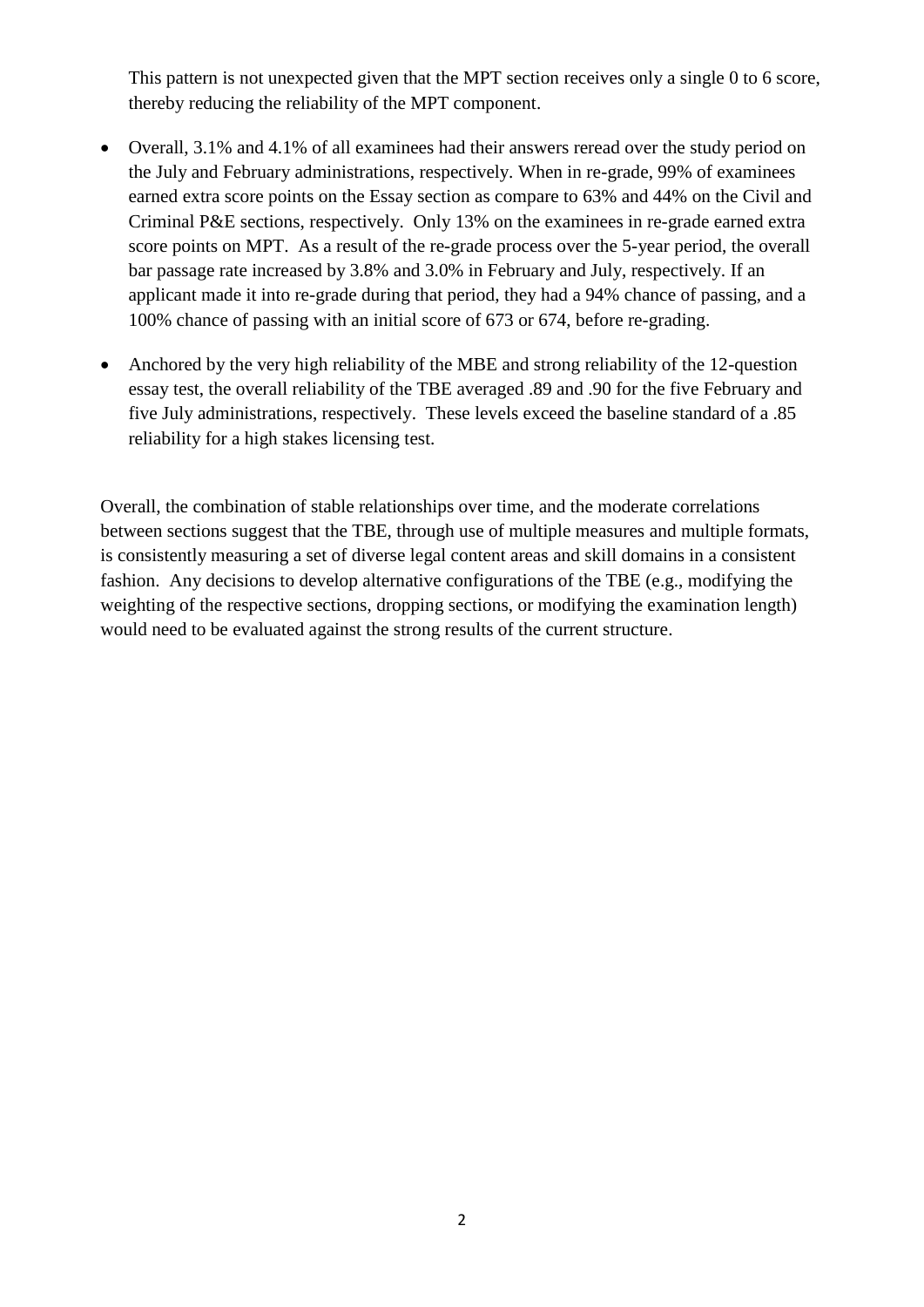#### **A. INTRODUCTION**

1

This report presents the outcomes of a technical review of the statistical and psychometric properties of the Texas Bar Examination (TBE) during the five-year period from 2013 to 2017. This review was commissioned by the Texas Board of Law Examiners (TBLE) to support decision-making regarding the content and administration of the TBE.

In response to the issues raised by some stakeholders, Texas is considering a broad array of questions regarding the exam including, among others:

- Should the examination continue to include the Multistate Bar Examination (MBE);
- Should the essay portion be restructured;
- Should the weighting of the different sections of the exam be modified;
- Should the duration of the exam be reduced to two days; and
- Should the Texas Board of Law Examiners (TBLE) transition to use of the National Conference of Bar Examiners (NCBE) Uniform Bar Examination (UBE)

Any modification to the existing structure of the TBE could have far reaching consequences, and requires consideration of psychometric, as well as, administrative factors. Previous studies conducted by Klein & Bolus (2004, 2008) established the psychometric foundations for the current examination. Subsequently, an audit of the 2013 testing cycle verified that scoring procedures were applied per specification and provided other technical data on the exam's administration (Klein & Bolus, 2014). Other than reports of passing rates, however, no other technical information on the TBE has been available since that time.

Many of the questions addressed by the Supreme Court Task Force on the Texas Bar Examination are best considered in context with the type of technical data included in the 2014 Klein & Bolus report. In order to support future decision making, the TBLE requested an update and expansion of the prior study to include a review of a full five-year period covering the ten February and July administrations of the TBE from 2013 to 2017. This report presents the outcome of this review in accordance with the technical documentation requirements laid out in the Standards for Educational and Psychological Testing (2014), the de facto guideline for high stakes license testing.

The report addresses multiple topics. First, because it has been fully documented elsewhere, we briefly describe the current structure, grading and scoring procedures of the TBE. <sup>1</sup> We then examine the distributional properties of the raw and scale scores of examinees. We report on passage rates and examine the outcomes of Texas' re-grade procedures. We present data on the reliability of the exam's separate components and composite scores used for making pass/fail decisions. In presentation of the results, we examine trends and stability of results over the five-

<sup>&</sup>lt;sup>1</sup> An overview of the examination is provided on the TBLE's website: [https://ble.texas.gov/bar-exam-general](https://ble.texas.gov/bar-exam-general-instructions)[instructions](https://ble.texas.gov/bar-exam-general-instructions)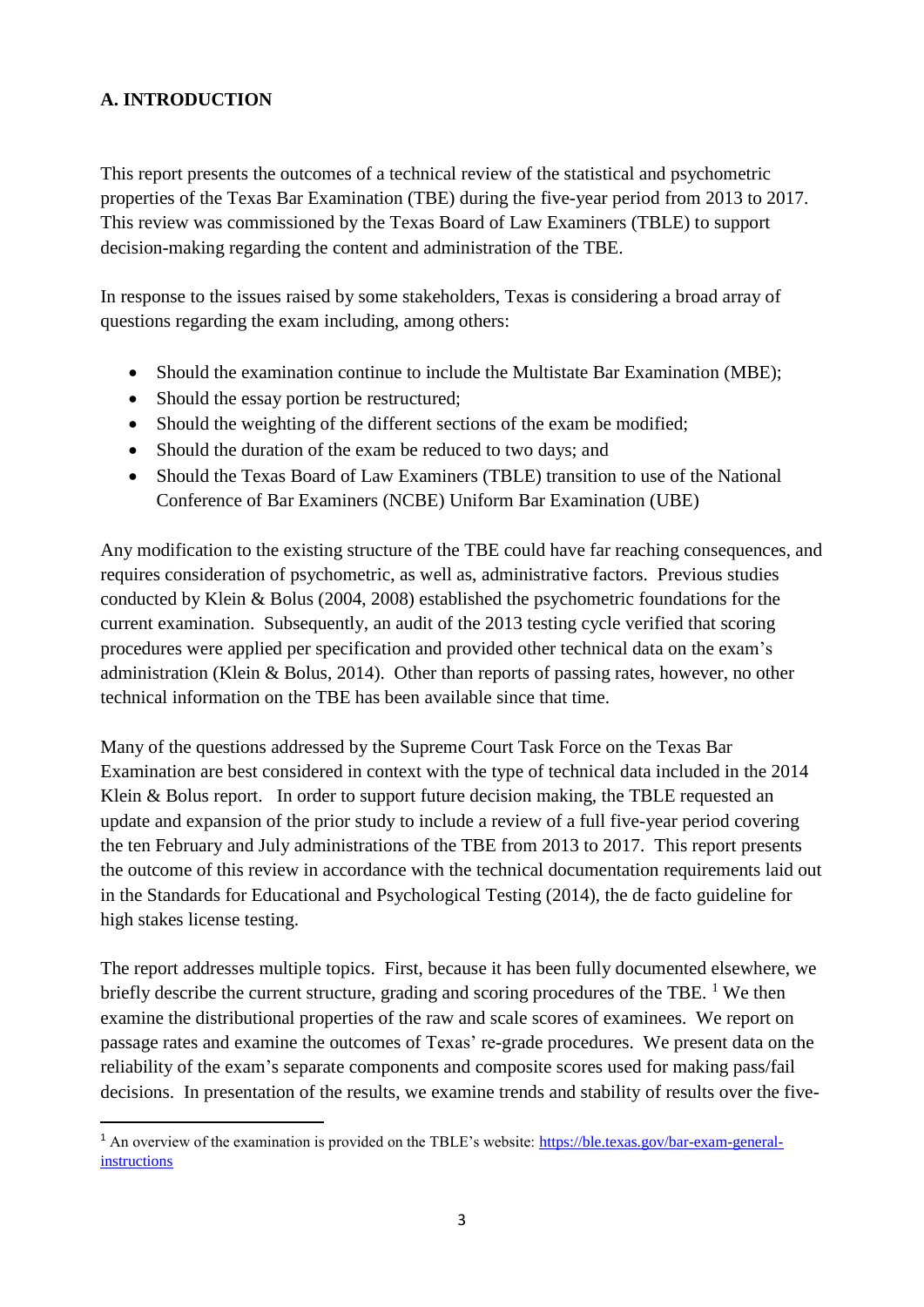year period from 2013 to 2017, and we study the similarities and differences that exist between February and July administrations.

The study findings that follow provide the statistical foundation for an assessment of how well the TBE has functioned during the period of study and serves as a key reference point for the consideration of potential modifications to the examination.

#### **B. THE TEXAS BAR EXAMINATION**

#### **1. Examination Structure and Administration**

Over the five-year period covered in this study, the structure and administration of the TBE has remained unchanged. The TBE consists of four sections administered over two and a half days.

Multistate Performance Test (MPT). The MPT is a constructed response task developed by NCBE and designed to measure an applicant's ability to complete a life-like task that would be required of a first-year lawyer. This section of the TBE is administered on the morning of the first day of testing and applicants are given 90 minutes to complete it. The test usually consists of a series of tasks involving a standardized set of realistic case materials that the applicant must review and assimilate before constructing their response. Currently, all but 14 states administer one or two MPTs as part of their examination. The test is considered by many to be the most valid portion of the bar examination, because it most closely approximates the work of a lawyer.

Procedure and Evidence Test (P&E). The P&E is a 90-minute test administered after the MPT on the first morning of the TBE. The P&E consists of two separate sections: (a) The Civil Law test covering topics on Texas civil procedure and evidence, and (b) the Criminal Law test coving topics on both Federal and Texas criminal procedure and evidence. Each section consists of 20 short answer (no more than five written lines) questions that have been constructed by members of the TBLE. A new set of questions is created for each administration. No other state bar examination uses this form of testing.

Multistate Bar Examination Test (MBE). The MBE is a 200-item multiple choice test developed by NCBE that is designed to test legal knowledge and analysis skills in seven legal doctrinal areas. The MBE is administered on the second day of testing, with 100 items administered during a 180-minute morning session, and the balance administered in a 180-minute afternoon session, for a total of six hours of testing. Currently, 175 of the items are considered "live" and contribute to applicants' performance scores on the MBE. The remaining 25 items are considered "experimental" with resulting data used to evaluate the quality of the questions and adequacy for use in subsequent test administrations. A portion of the 175 items have appeared on previous versions of the test and are used for equating purposes (see the discussion of test scoring below). For security purposes, multiple forms of the test, each with the same items but different orderings, are used. All states administering a bar examination in the U.S. (except Louisiana) use the MBE.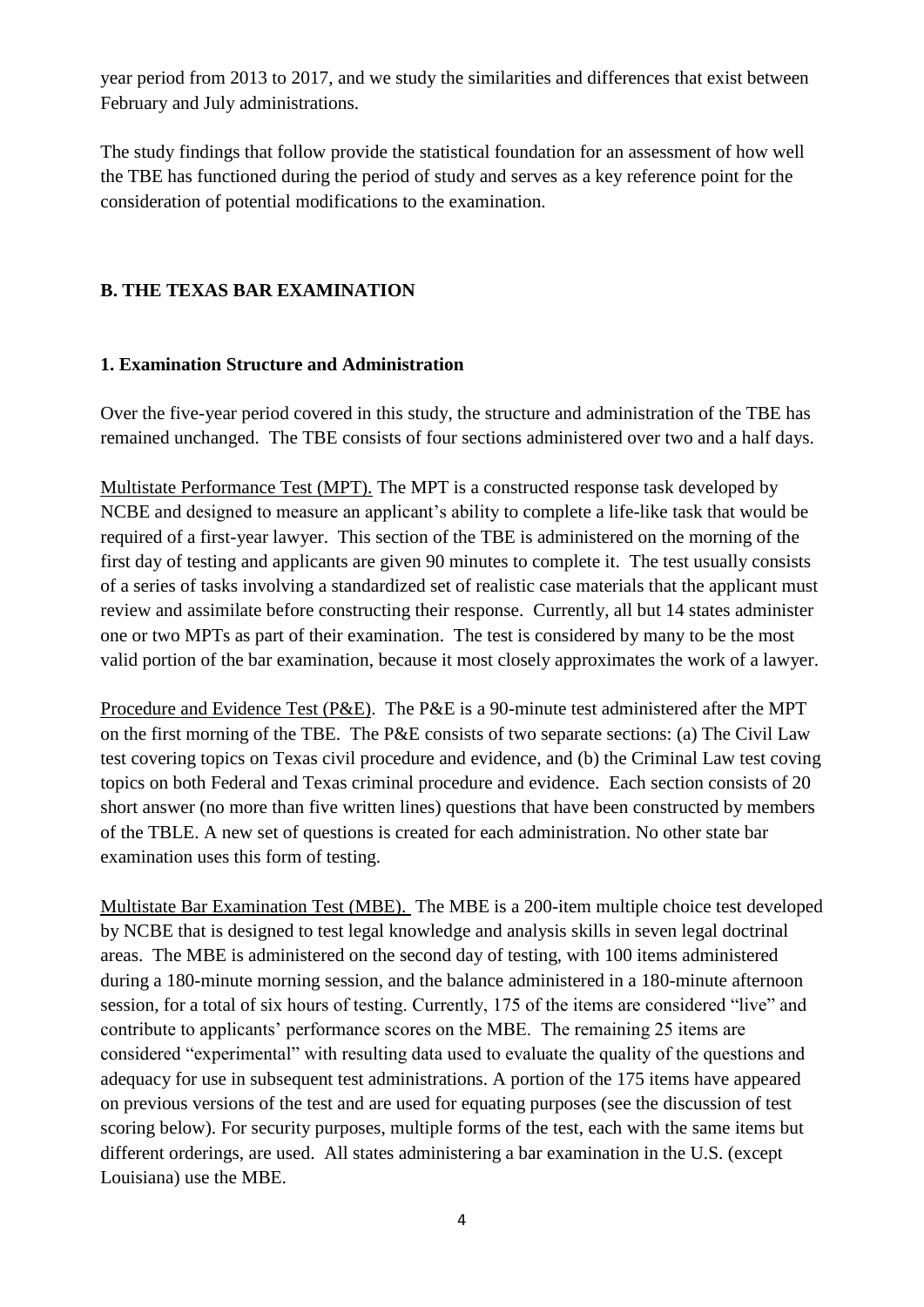Essay Test (Essay). On the third and final day of the TBE, a 12-question essay test is administered. Questions are administered in two 6-question blocks; a morning block and afternoon block, each allotted 180 minutes of testing time. In general, essay questions are designed to assess legal knowledge, analysis, reasoning and sometimes, application skills. Each question is expected to require an average of 30 minutes to complete, but applicants can budget their time in any manner that they choose within each block. The test questions cover any of nine areas of law (including cross-over topics). The current content domains for the questions were implemented in July 1999. The questions are constructed, edited and revised by members of the TBLE and professional staff. Unique questions are developed for each test administration and essay questions are not reused. Questions can be answered either in hand-written form or typed on laptop computers.

#### **2. Examination Grading and Scoring**

**.** 

Similar to all other state bar examinations, each section of the TBE is graded/scored separately and the resulting section scores are mathematically combined to form an overall score.

MBE. Scoring on the MBE is performed by NCBE. For each examinee, a "raw" score is calculated based upon the number of correct responses. That score is then "equated" or "scaled" and placed on a 200-point scale. The process of equating involves comparing the scores of current test-takers on "anchor" items given on previous test to the performance of applicants from previous tests. NCBE then uses that information to adjust the scores on the remaining items, thereby controlling for differences in the difficulty levels of newer items on the test. Thus, a resulting equated score on the current examination reflects the same level of ability as that same equated score on any previous administration of the MBE. Through this process, any differences in scores across administrations can be attributed to differences in the proficiency level of examinees, as opposed to differences in how hard or easy the respective test items were. The process yields a *Scaled MBE Score* for each examinee.

P&E. Each of the 20 items on the Civil and Criminal sections of the P&E are scored on a 0 to 5 scale using an analytical scoring guide. Higher scores represent a more complete and accurate answers. The scores on the 20 items are then summed to form a "raw" score on each test (maximum score=100). The raw scores on each test are then "converted" to a scale that has a mean of 100 and standard deviation (i.e., standard score spread) of 10. This conversion process is undertaken so that when the two scores are combined to form a total P&E score, mathematically, each section is of equal difficulty and carries equivalent weight.<sup>2</sup> Then to control for any differences in difficulty of the P&E over time*,* the converted P&E score is linearly *scaled* to the same distribution as the MBE (which, itself represents scores that have been equated over time), yielding a *Scaled P&E Score*.

<sup>&</sup>lt;sup>2</sup> When combining scores from two different tests, the effective "difficulty" and "weight" that each test has is based upon the mean and standard deviation of the test's score distribution. The wider the distribution, the greater the weight. By standardizing the mean of each of the P&E's test section scores (i.e., 100), it controls for any differences in difficulty between the two tests; and by applying the same standard deviation (i.e., 10) it insures each portion carries the same weight.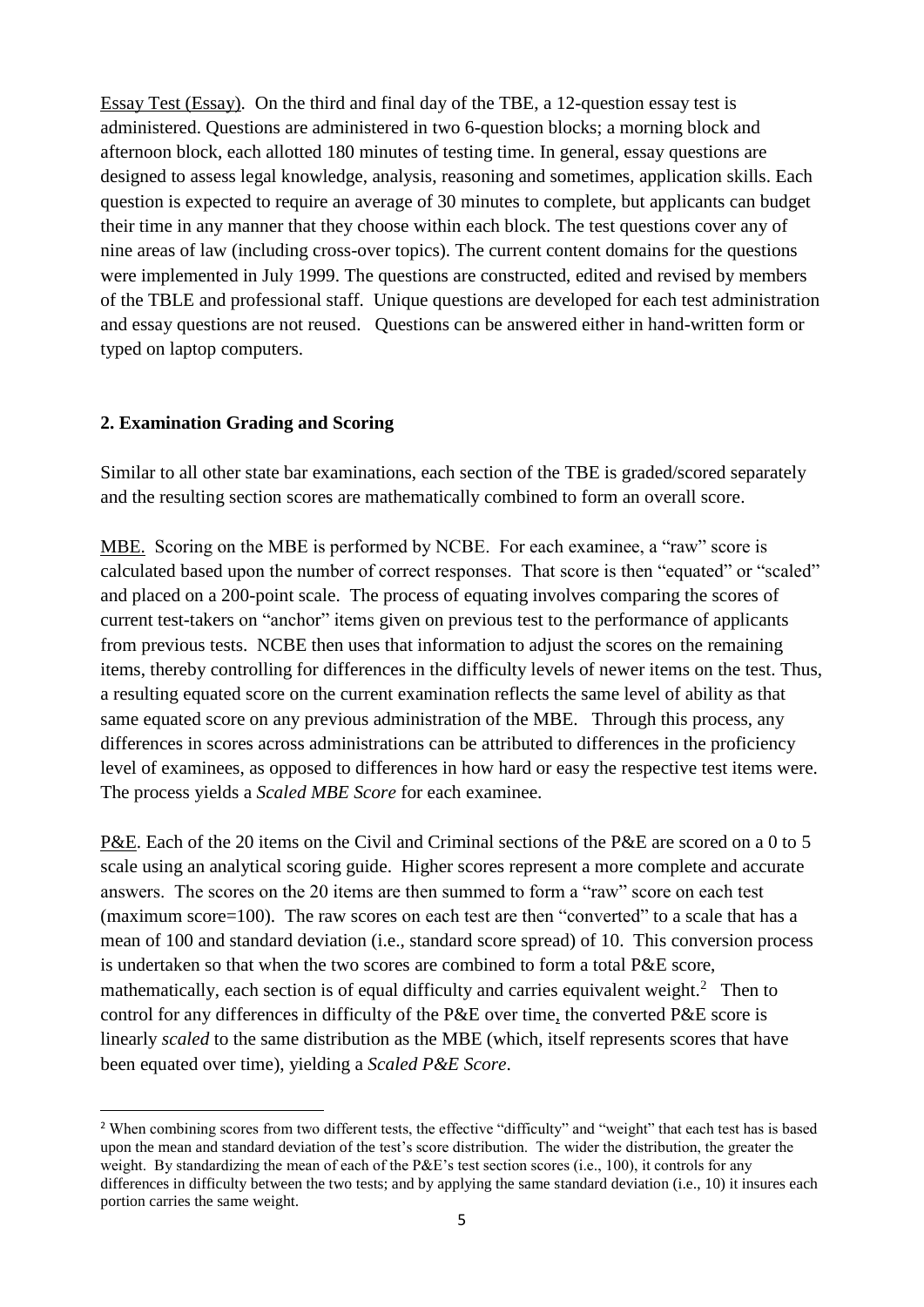MPT. The MPT is scored on a single 0 to 6-point scale (in 1-point increments) by one of two trained and previously calibrated graders using the analytic scoring guide provided by NCBE. Similar to the P&E, the Raw MPT score is then scaled to the MBE distribution to yield a *Scaled MPT Score*.

Essay. Each of the 12 essay questions are graded by a separate grader using a pre-established scoring guide developed for the question. Each essay is graded on a 1 to 25-points raw score scale. In order to control for differences in essay difficulty, grader leniency and score spread, the raw scores on each question are then converted to a distribution with a common mean of 100 and standard deviation of 10. These scores are then summed to form a Converted Total Essay. For the reasons mentioned above, the Converted Total Essay is then also linearly scaled to the MBE Scale Score distribution to form the *Scaled Total Essay Score*. Linear scaling to the MBE for all sections was first adopted for the February 2008 examination.

Combined Total Scale Score. With scores for all four sections of the exam on the same scale of measurement (i.e., the 200-point MBE Scale), a weighted Total Scale Score is calculated. The TBLE weights the MBE and Essay sections equally at 40% each, and gives10% weighting to the MPT and P&E sections. To get the scores on a 1000-point scale, the mathematical calculation of the Total Scale Score reflecting these weights are:

#### **Total Scale Score = (2 x MBE Scale) + (2 x Essay Scale) + (.5 x MPT Scale) + (.5 x P&E Scale)**

The use of this method of total score calculation is considered "Compensatory" in nature as it allows for better performance on one section to compensate for poorer performance on other sections. The Total Scale Score is converted to a whole number based on traditional rounding rules.

#### **3. Pass/Fail Decisions and Re-grading**

Phase 1 Decisions. Based upon the value of the Total Scale Score, an applicant can pass, fail, or have his/her written answers re-evaluated in a re-grade process. This determination is based on the following criteria for the Total Scale Score:

| $1. > = 675$             | $\rightarrow$ Pass    |
|--------------------------|-----------------------|
| 2. $\leq$ 668            | -> Fail               |
| 3. $669 \text{ to } 674$ | $\rightarrow$ Regrade |

The Re-grade Process and Phase 2 Decisions. If an examinee enters the re-grade process, all their constructed responses (P&E, MPT and Essay) are reread by a second grader. That grader sees the original score and has the option of adding raw score points but cannot subtract points. As a result, an examinee's scores can only increase in re-grade, but cannot decrease.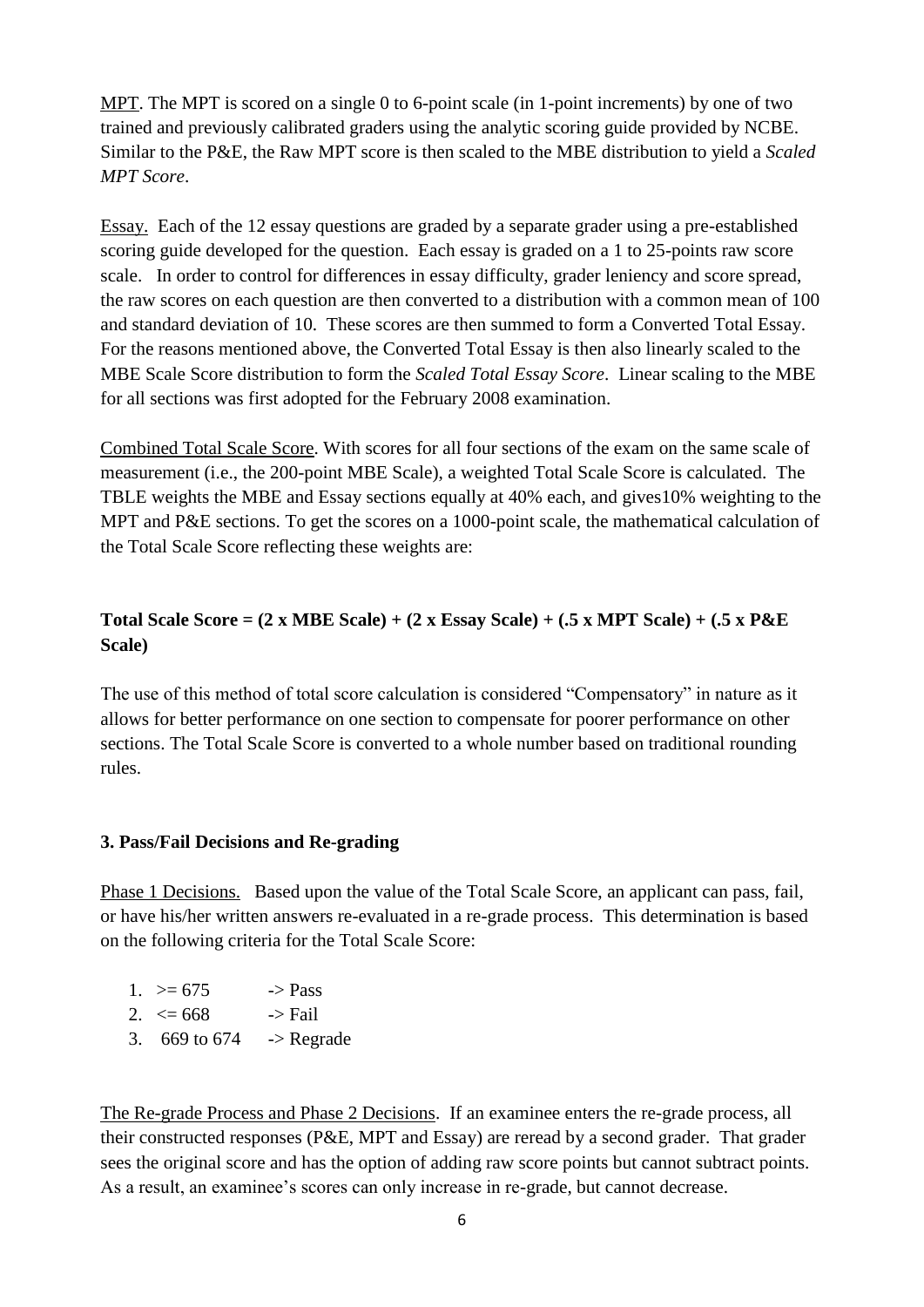After re-grade is completed, the examinees raw scores are recalculated. Using the same conversion and scaling equations used during the initial scoring, the applicant's converted and scaled section scores are also recalculated, as is their weighted Total Scale Score. Based upon that score a final pass or fail decision is made according to the following criteria:

| 1. $> = 675$ | $\rightarrow$ Pass |
|--------------|--------------------|
| 2. $< 675$   | $\rightarrow$ Fail |

The passing standard of 675 is equivalent to a 135 on the MBE scale of measurement. The 135 value is the pass/fail criterion used by 15 other states<sup>3</sup> and is also the most common. There is significant variation, however, across the country in (a) the use of a re-grade process, (b) the methods for how an examinee gets into re-grade, and (c) the actual grading/scoring of re-graded answers.

**.** 

<sup>&</sup>lt;sup>3</sup> Among the remaining states, roughly one-half use a higher standard, and half use a lower standard.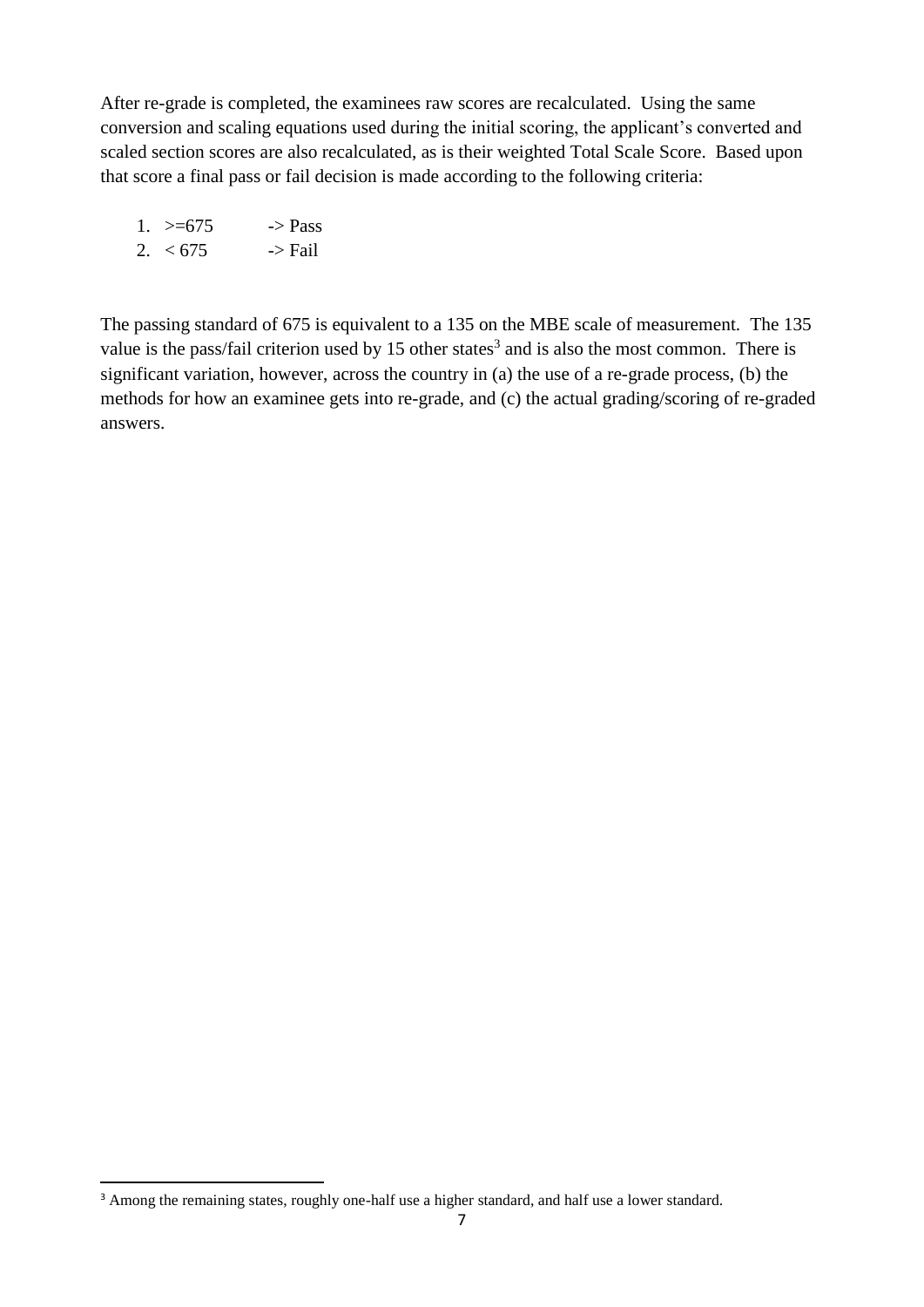#### **C. EXAMINATION RESULTS**

Currently the TBLE's statistical reporting consist of the tabulation of overall bar passage rates with a breakdown of those rates by various examinee characteristics (e.g., repeater status, law school, etc.). In this section, we extend that reporting by including salient statistical and psychometric results considered germane to the documentation of the quality of the TBE. The Executive Director requested that we study five years of actual examination results. This is a sufficiently long enough period to evaluate recent trends in the results and the impact that those trends may have had on the quality of the examination itself.

**Study Data.** Data for the study was provided by the technical staff of the TBLE. Ten data files were prepared, one for each administration February and July administration for 2013 to 2017. The files contained one record per applicant and included raw scores (the original grading/scoring scale) on each of the examination sections<sup>4</sup> both before and after re-grade, as well as converted scores and scale scores (see below for an explanation). For nine of the ten examinations, scores on each of the short answer questions on the Procedure and Evidence portion were included in the files<sup>5</sup>. Finally, the number of times the applicant had previously attempted to pass the exam was provided as well. No demographic data on examinees or the law school they attended was included, however.

The data files were created in EXCEL format and transferred to a secured site accessible only to TBLE technical and Research Solutions Group (RSG) staff. The data files were translated into SAS format (a statistical analysis database product), verified and combined into a single analytic database that was used for all analyses.

Information on the structure of the examination, grading procedures and the scoring of the examination discussed in the previous section was obtained from the TBLE website, other available documentation and conversations with the Executive Director. Finally, comparative data on national statistics were obtained from publications provided by NCBE as well as from the author's work with other state jurisdictions.

Table 1 contains the counts of test taker records for each of the examinations. Over the fiveyear period there were slightly more than 21,200 examinees, averaging about 1,200 test takers on the February administrations, and close to 3,000 examinees in July. As with other U.S. jurisdictions, first-time test takers made up the preponderance of examinees on the July administrations, averaging 84%. However, there has been a steady decline since 2013 when first-timers made up 90%. That proportion had dropped to 80% in 2017. There has been a corresponding and steady increase in the proportion of applicants repeating the examination on both the February and July examinations, rising 12% and 10% respectively between 2013 and 2017. As discussed later in the report, this shift has been a function of the change of bar passage rates over that period.

1

<sup>4</sup> Raw scores are not available for the MBE

<sup>5</sup> Because of database conversions, the TBLE did not have detailed, P&E question-specific scores on the July 2016 P&E examinations.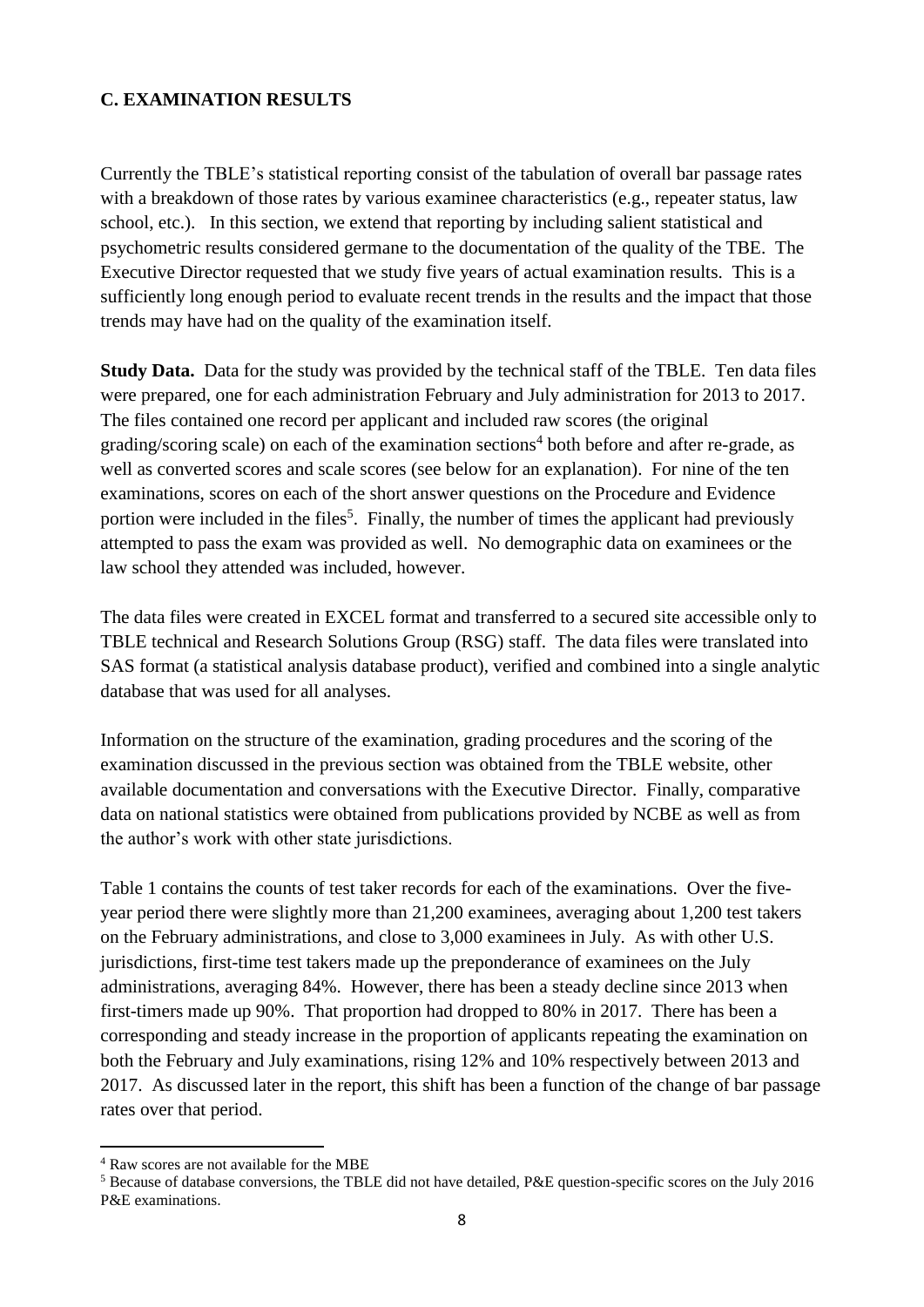**Data Quality and Accuracy Scoring Procedures**. To validate the quality and accuracy of the records in the data file, we performed two sets of analyses.

We first compared the count of records in the transferred data to the annual February and July exam statistics published on the TBLE website, Both the aggregate examinee counts as well as the number of first time takers and repeaters were identical for all ten tests under study, insuring that we were studying the entire cohort.

#### **Table 1**

| $\mathbf{D}$<br>the Texto Dul Extenditure |                          |                          |                         |                          |               |  |  |  |  |  |
|-------------------------------------------|--------------------------|--------------------------|-------------------------|--------------------------|---------------|--|--|--|--|--|
| 2013 through 2017                         |                          |                          |                         |                          |               |  |  |  |  |  |
|                                           | <b>Total</b>             |                          | <b>First Time Taker</b> |                          | Repeater      |  |  |  |  |  |
|                                           | $\underline{\mathbf{N}}$ | $\underline{\mathbf{N}}$ | $\frac{0}{0}$           | $\underline{\mathbf{N}}$ | $\frac{0}{0}$ |  |  |  |  |  |
| February                                  |                          |                          |                         |                          |               |  |  |  |  |  |
| 2013                                      | 1,185                    | 732                      | 61.8%                   | 453                      | 38.2%         |  |  |  |  |  |
| 2014                                      | 1,152                    | 742                      | 64.4%                   | 410                      | 35.6%         |  |  |  |  |  |
| 2015                                      | 1,333                    | 725                      | 54.4%                   | 608                      | 45.6%         |  |  |  |  |  |
| 2016                                      | 1,433                    | 689                      | 48.1%                   | 744                      | 51.9%         |  |  |  |  |  |
| 2017                                      | 1,253                    | 610                      | 48.7%                   | 643                      | 51.3%         |  |  |  |  |  |
| Average                                   | 1,271                    | 701                      | 55.6%                   | 602                      | 47.2%         |  |  |  |  |  |
|                                           |                          |                          |                         |                          |               |  |  |  |  |  |
| July                                      |                          |                          |                         |                          |               |  |  |  |  |  |
| 2013                                      | 3,023                    | 2,709                    | 89.6%                   | 314                      | 10.4%         |  |  |  |  |  |
| 2014                                      | 2,929                    | 2,548                    | 87.0%                   | 381                      | 13.0%         |  |  |  |  |  |
| 2015                                      | 2,987                    | 2,512                    | 84.1%                   | 475                      | 15.9%         |  |  |  |  |  |
| 2016                                      | 2,975                    | 2,393                    | 80.4%                   | 582                      | 19.6%         |  |  |  |  |  |

### **Number of First Time and Repeating Applicants Sitting for the Texas Bar Examination**

We then examined the individual data elements available in the data sets. Since we had access to both raw and scale scores, we were able to independently replicate all the calculations (i.e., conversions, scaling, weighting and score combinations) that were performed for the 2014 audit report previously referenced. As for that study, *every calculation was verified for every test taker over the five-year period.* We concluded that Texas has continued to perform its scoring per specification and we had a valid dataset to perform analyses.

**2017** | 2,959 | 2,349 79.4% | 610 20.6% **Average** 2,975 2,503 84.1% 472 15.9%

The remainder of this section reports on the results of our analyses.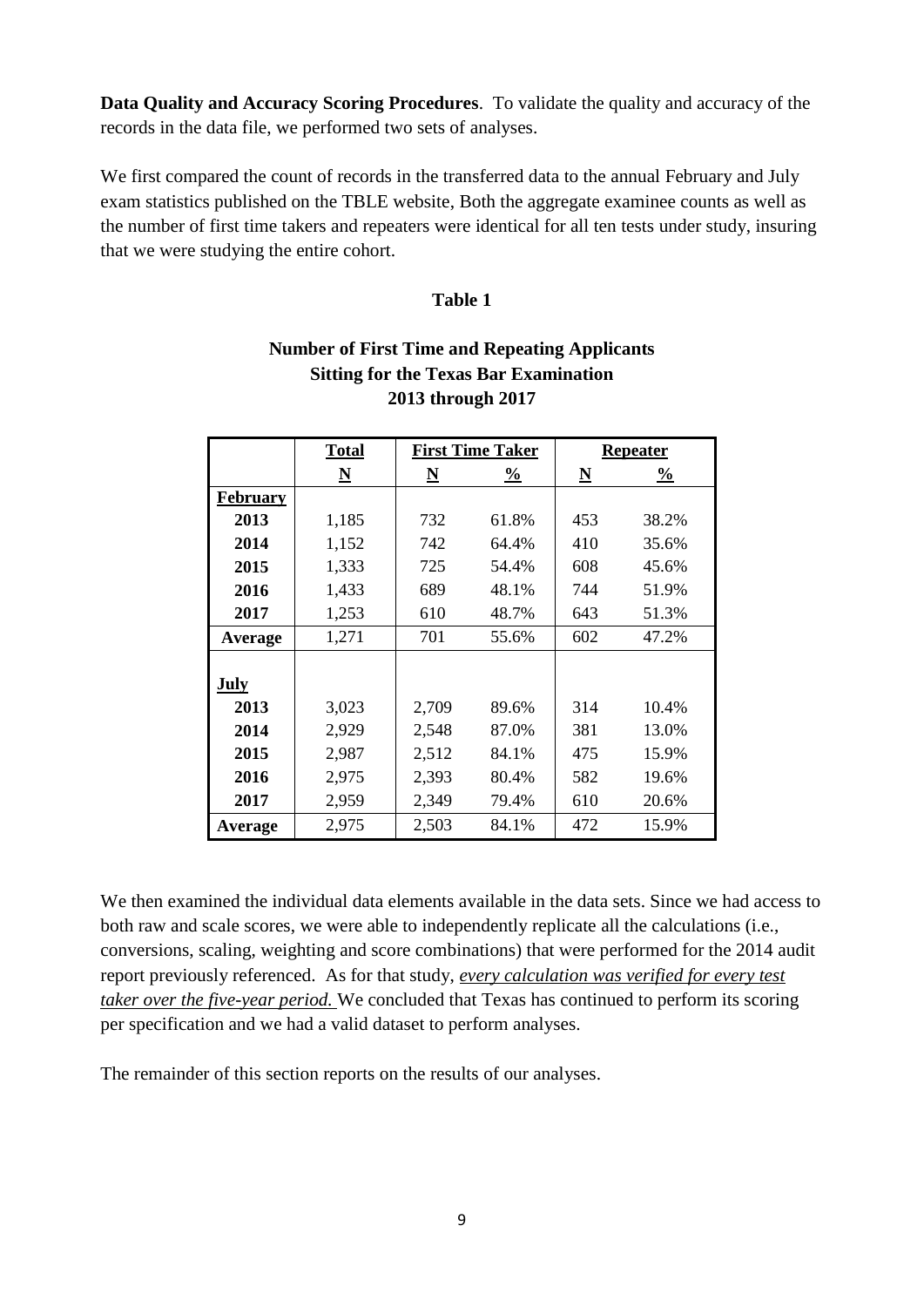#### **1. Descriptive Statistics**.

1

An objective of licensing examinations is to adequately spread out applicants on a continuum of performance and ensure that the full range of the measurement scales are utilized. Toward that end, our first analyses of the TBE examined the distributional properties of each of the test sections. Distributional properties can be summarized using a variety of statistics. Given the number of examinations being studied and the number of tests, we opted to focus on five common statistics:

- 1. Mean (*Mn* or *Avg*) A common measure of central tendency representing the arithmetic average of all scores
- 2. Standard Deviation (*Sd*.) The standard measure of score spread representing the averages of the differences of all scores from the overall average
- 3. Median (*Md*) Another measure of central tendency representing the score on the distribution for which 50% of the scores fall above and 50% below.
- 4. 25th Percentile (*25%ile*) The score on the distribution of all scores at which 25% of test takers score below and 75% perform above.
- 5. 75th Percentile (*75%ile*) The score on the distribution of all scores at which 75% of test takers score below and 25% perform above.

Knowledge of the score distribution statistics is useful for many reasons. First, it provides a single summary measure on how the typical, or average, individual performed on a given administration. Second, it provides a reference point for the location on the distribution where any given score is situated relative to all other scores. Third, it provides information relative to the overall shape of the distribution. All things held equal, more symmetric, well spread out distributions are preferred on a license test. When section scores are combined (such as on the TBE), it is preferable to have these types of distributional properties on the respective sections, as they lead to more reliable overall scores. Finally, distributional statistics are useful for looking at year-over-year shifts, and for investigation of potential causes of these changes.

Tables 2 and 3 present the distributional statistics for initial raw scores on the essay section and the Criminal and Civil sections of the P&E exams, while Tables 4 and 5 present those same statistics for the MBE and Total Scale Scores. The statistics were calculated separately for each of the ten administrations, as well as for all 6,356 February test-takers and all 14,873 July testtakers<sup>6</sup> combined.

<sup>&</sup>lt;sup>6</sup> We did calculate similar statistics for the MPT scores. We observed little to no differences in the  $25<sup>th</sup>$  percentile (3) points), 75<sup>th</sup> percentile (4 points) or Sd (1.1 points) across any of the administrations. The overall average MPT score was only .1 points higher in July than in February. For the sake of space, we did not table these results.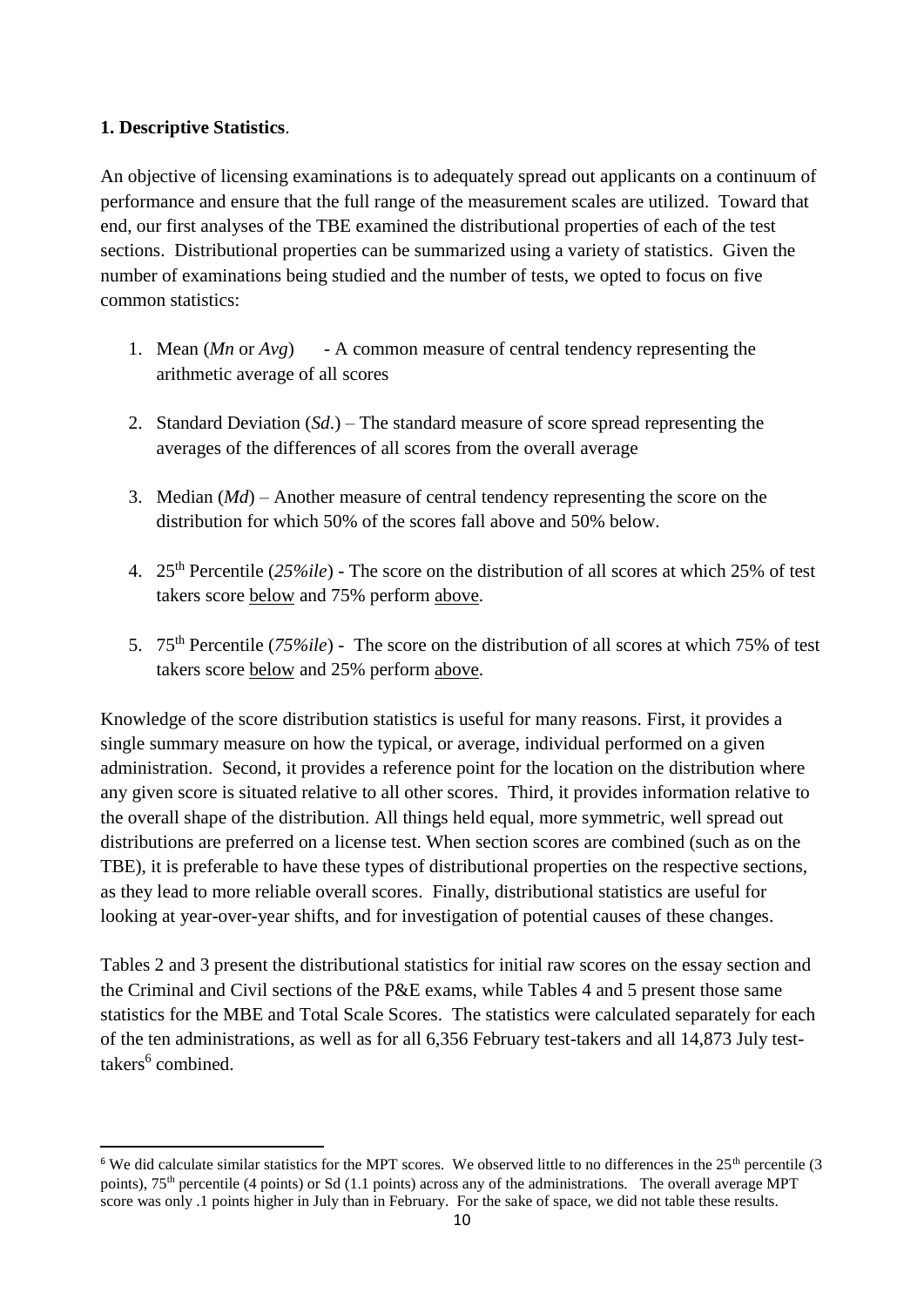Looking first at the raw score distributions we observed that for both the Essay section (Table 2) and each of the P&E tests (Table 3), both measures of central tendency (i.e., the Mean and Median) are virtually identical, differing by no more than a few points on the 300-point Essay raw point scale and less than 1 point on the 100-point Criminal and Civil Law P&E tests. Additional, the 25<sup>th</sup>%ile and 75th%ile points are equidistant from central points of both the Essay and P&E tests. These results suggest a highly symmetric score distribution.

While the respective Means (and Medians) do vary year-over-year on both test sections, we notice that the Standard Deviations (Sd) remain markedly similar. On the Essay section the Sd's differ by a maximum of only three points in both February and July; on the Criminal portion of the P&E they differ by two and three points over the five years on the February and July administrations respectively, and by three and two points on the February and July administrations of the Civil portion. The average Standard Deviation on each of the ten P&E tests were each 14 raw score points, except for the February Civil section that averaged 15 points.

Given these findings, the resulting underlying raw score distributions can be characterized as symmetrical and well-conditioned for combining with other score distributions from other test sections. Further, the differences in raw mean scores across the five years suggest potential differences in either test difficulty and/or applicant performance. Thus, the scoring methodology employed by the TBLE to scale these raw scores to an equated scale score distribution, such as the MBE, is quite appropriate and necessary.

#### **Table 2**

#### **Distributional Statistics for the** *Initial Raw Essay Scores* **On the Texas Bar Examination 2013 through 2017**

|                  | 25 <sub>th</sub><br>%ile | Md  | Ave. | 75th<br>%ile | Sd |
|------------------|--------------------------|-----|------|--------------|----|
| <b>February</b>  |                          |     |      |              |    |
| 2013             | 158                      | 174 | 173  | 190          | 26 |
| 2014             | 175                      | 195 | 192  | 212          | 28 |
| 2015             | 160                      | 176 | 174  | 190          | 25 |
| 2016             | 166                      | 184 | 181  | 199          | 26 |
| 2017             | 136                      | 153 | 152  | 171          | 27 |
| <b>All Years</b> | 156                      | 176 | 174  | 194          | 29 |
| <b>July</b>      |                          |     |      |              |    |
| 2013             | 178                      | 193 | 191  | 207          | 24 |
| 2014             | 161                      | 178 | 176  | 193          | 24 |
| 2015             | 163                      | 181 | 178  | 196          | 24 |
| 2016             | 153                      | 169 | 168  | 185          | 24 |
| 2017             | 142                      | 162 | 160  | 180          | 27 |
| <b>All Years</b> | 158                      | 177 | 175  | 194          | 26 |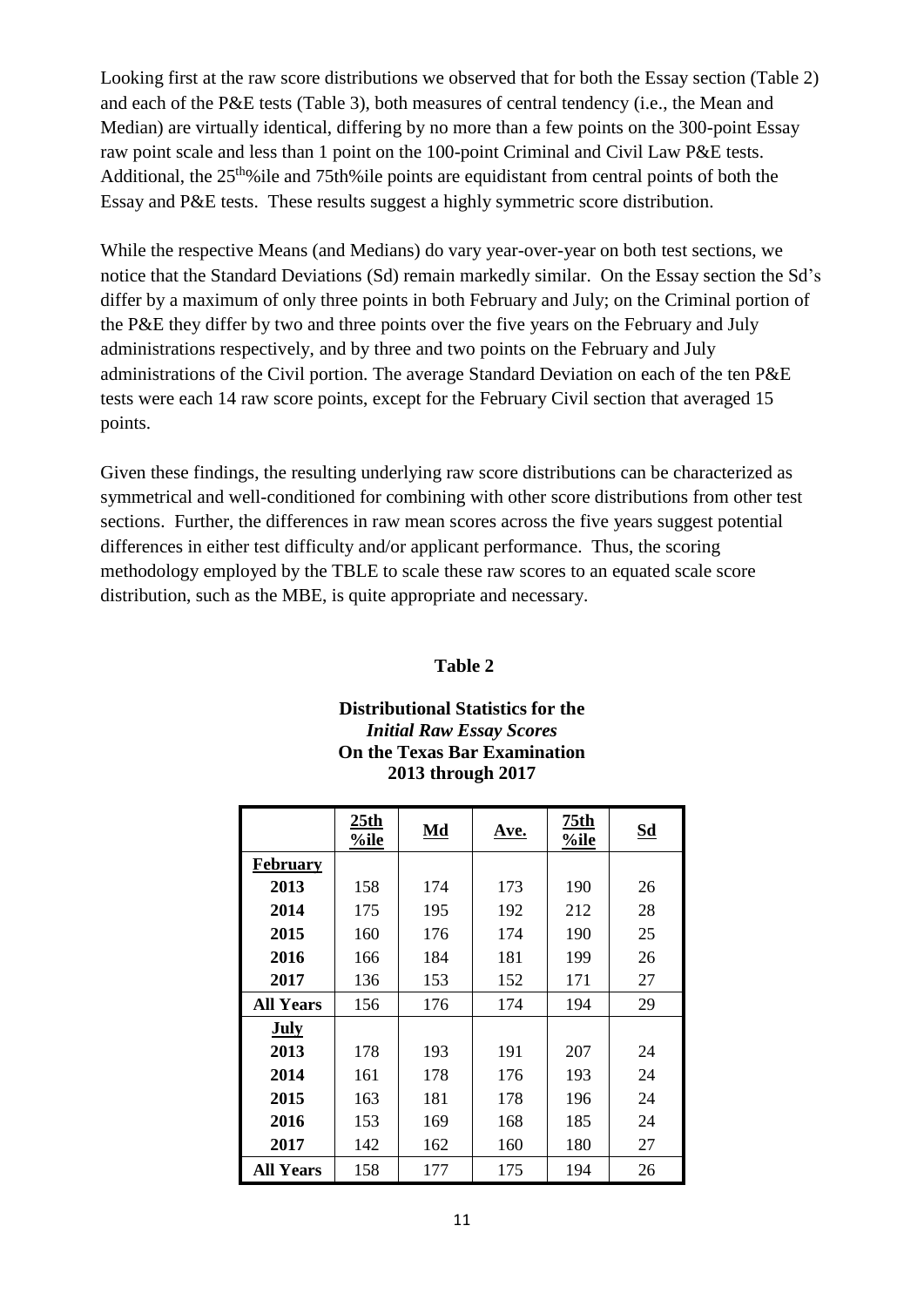#### **Table 3**

#### **Distributional Statistics for the** *Initial Raw Criminal and Civil P&E Scores* **On the Texas Bar Examination 2013 through 2017**

|                  |              |    | Criminal |              |    | Civil        |    |      |                          |    |
|------------------|--------------|----|----------|--------------|----|--------------|----|------|--------------------------|----|
|                  | 25th<br>%ile | Md | Ave.     | 75th<br>%ile | Sd | 25th<br>%ile | Md | Ave. | 75 <sub>th</sub><br>%ile | Sd |
| February         |              |    |          |              |    |              |    |      |                          |    |
| 2013             | 55           | 66 | 65       | 75           | 14 | 58           | 67 | 65   | 75                       | 14 |
| 2014             | 59           | 68 | 67       | 77           | 14 | 53           | 64 | 62   | 74                       | 16 |
| 2015             | 55           | 63 | 62       | 71           | 12 | 50           | 59 | 57   | 67                       | 13 |
| 2016             | 53           | 63 | 62       | 71           | 14 | 68           | 75 | 73   | 80                       | 11 |
| 2017             | 49           | 56 | 56       | 64           | 12 | 50           | 58 | 58   | 67                       | 13 |
| <b>All Years</b> | 53           | 63 | 62       | 72           | 14 | 55           | 65 | 63   | 74                       | 15 |
| <b>July</b>      |              |    |          |              |    |              |    |      |                          |    |
| 2013             | 57           | 65 | 64       | 73           | 11 | 61           | 71 | 69   | 79                       | 13 |
| 2014             | 60           | 68 | 67       | 75           | 11 | 55           | 64 | 62   | 71                       | 13 |
| 2015             | 44           | 53 | 52       | 61           | 13 | 53           | 63 | 61   | 70                       | 14 |
| 2016             | 55           | 65 | 64       | 74           | 14 | 51           | 58 | 58   | 67                       | 12 |
| 2017             | 59           | 57 | 56       | 76           | 12 | 55           | 63 | 63   | 73                       | 13 |
| <b>All Years</b> | 52           | 61 | 61       | 70           | 14 | 55           | 64 | 63   | 72                       | 14 |

Table 4 presents the distributional data for the MBE portion of the TBE. Based on national statistics provided by the NCBE, it is well-established that the distributions of MBE scale scores are highly symmetric and normally configured. An inspection of Table 4 suggests that this is the case for the Texas-specific scores as well.

The Mean and Median scores on every exam are no more than one point apart on any single administration and identical across all years. Further, we see that  $25<sup>th</sup>$  percentile and  $75<sup>th</sup>$ percentile points are equidistant from central points of both the February and July Exams. The Standard Deviations, which match closely with national results, are identical for all February administrations and all July administrations, with one exception. The slightly lower Standard Deviation on the February administration, relative to July, reflects the higher concentration of applicants repeating the examination in February.

As was the case in states across the county, a downward trend in TBE examinees' performance on the MBE over the five-year period is apparent: There was a seven point drop in February mean scores between 2013 and 2017 ( $\frac{1}{2}$  Sd) and a four point drop in July (slightly more than  $\frac{1}{4}$ Sd). Both decreases are slightly smaller than what was observed nationally, however (ten points and five points in July and February).

Finally, Table 6 presents the distributional statistics for the TBE Total Scale Scores. The weighting and combining of well-conditioned distributions from the various test sections result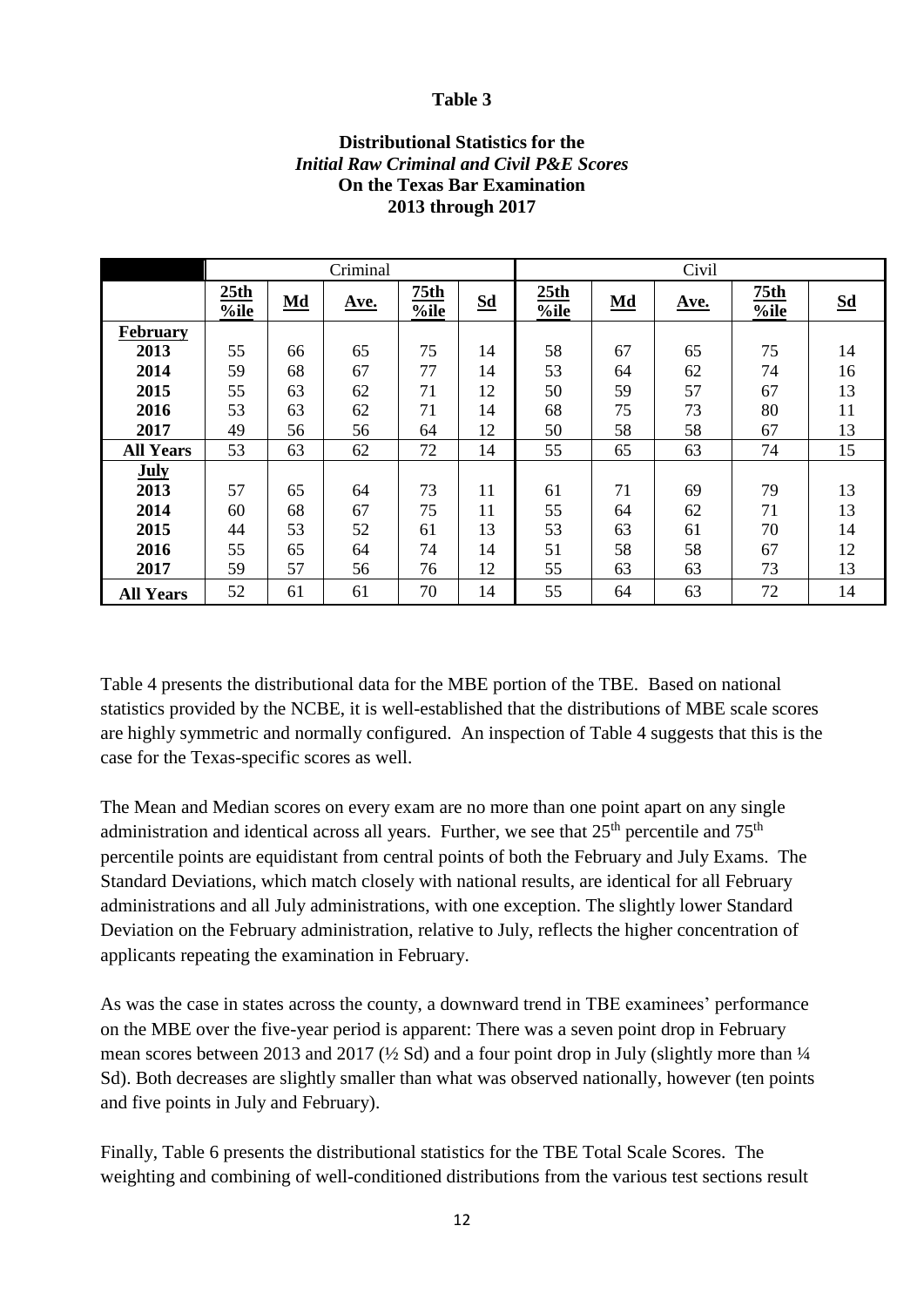in an equally symmetrical distribution of overall scores. The Means and Medians of each administration vary by no more than five points on the 1000-point Total Scale Score distribution. Both quartile points are equidistant from the Means (across all exams, roughly 38 points in February and 46 points in July). Additionally, the respective February and July administrations' Standard Deviations vary across the years by no more than 5 points.

#### **Table 4**

#### **Distributional Statistics for**  *MBE Scale Scores* **On the Texas Bar Examination 2013 through 2017**

#### **(\*With inclusion of U.S. Average for comparative purposes)**

|                  | 25th<br>%ile | <b>Median</b> | <b>Texas</b><br>Avg. | U.S.<br>$Avg.*$ | 75th<br>%ile | Sd |
|------------------|--------------|---------------|----------------------|-----------------|--------------|----|
| <b>February</b>  |              |               |                      |                 |              |    |
| 2013             | 131          | 139           | 140                  | 143             | 149          | 14 |
| 2014             | 130          | 139           | 139                  | 139             | 148          | 14 |
| 2015             | 128          | 136           | 136                  | 137             | 145          | 14 |
| 2016             | 125          | 135           | 135                  | 134             | 144          | 14 |
| 2017             | 124          | 133           | 133                  | 134             | 143          | 14 |
| <b>All Years</b> | 127          | 136           | 136                  | 137             | 146          | 14 |
| July             |              |               |                      |                 |              |    |
| 2013             | 134          | 145           | 145                  | 147             | 155          | 15 |
| 2014             | 130          | 141           | 141                  | 143             | 151          | 15 |
| 2015             | 128          | 138           | 139                  | 140             | 149          | 15 |
| 2016             | 130          | 141           | 141                  | 140             | 152          | 16 |
| 2017             | 131          | 141           | 141                  | 142             | 152          | 15 |
| <b>All Years</b> | 131          | 141           | 141                  | 142             | 152          | 15 |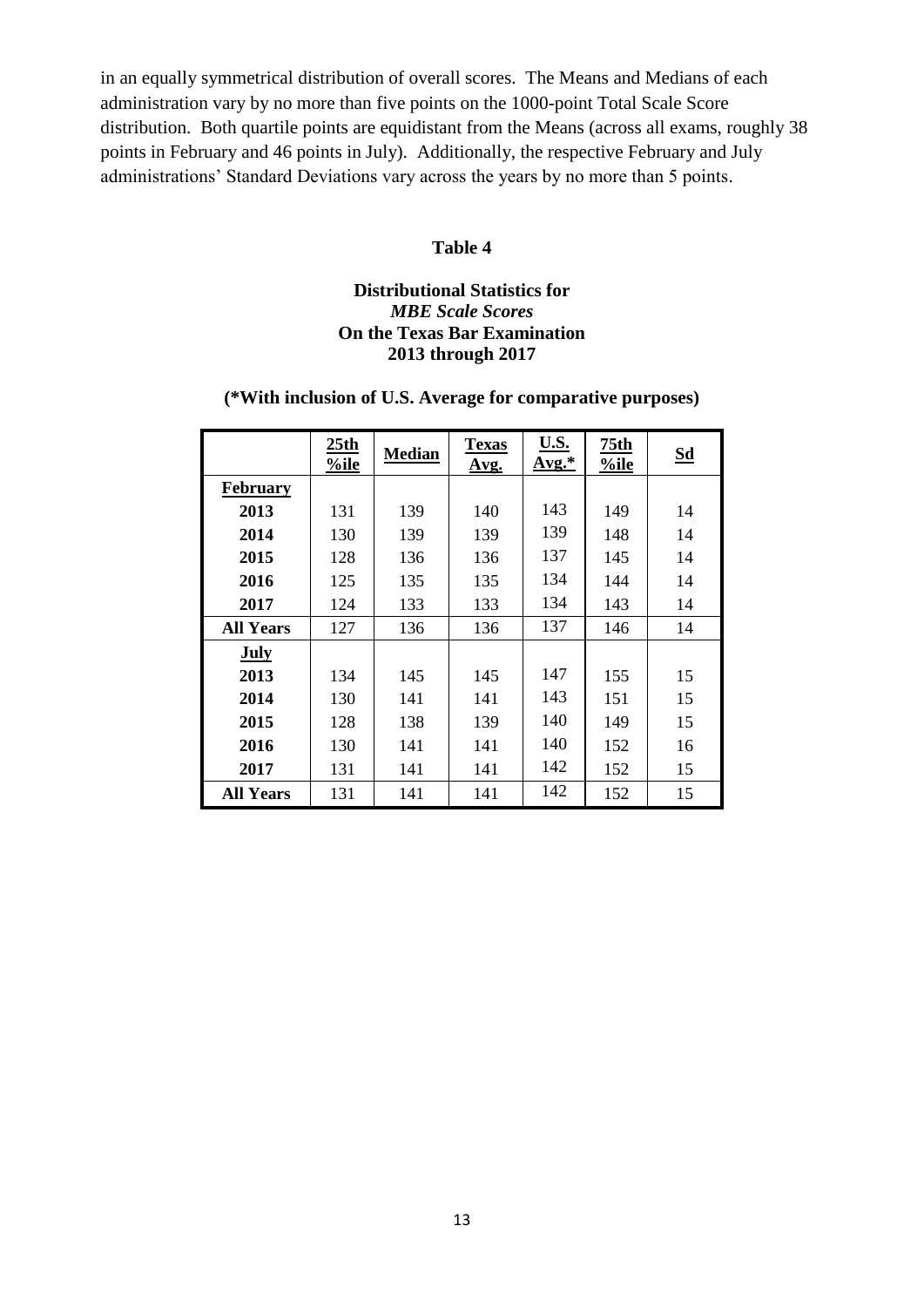#### **Table 5**

| 2013 through 2017 |              |           |             |                 |    |                          |  |  |  |
|-------------------|--------------|-----------|-------------|-----------------|----|--------------------------|--|--|--|
|                   | 25th<br>%ile | $\bf{Md}$ | <u>Ave.</u> | 75th<br>$%$ ile | Sd | $\frac{0}{0}$<br>Passing |  |  |  |
| <b>February</b>   |              |           |             |                 |    |                          |  |  |  |
| 2013              | 667          | 701       | 701         | 739             | 55 | 74%                      |  |  |  |
| 2014              | 658          | 695       | 693         | 736             | 58 | 68%                      |  |  |  |
| 2015              | 649          | 684       | 682         | 717             | 57 | 60%                      |  |  |  |
| 2016              | 640          | 680       | 675         | 712             | 58 | 56%                      |  |  |  |
| 2017              | 630          | 667       | 666         | 704             | 60 | 48%                      |  |  |  |
| <b>All Years</b>  | 647          | 685       | 683         | 721             | 59 |                          |  |  |  |
| <b>July</b>       |              |           |             |                 |    |                          |  |  |  |
| 2013              | 687          | 729       | 724         | 769             | 63 | 82%                      |  |  |  |
| 2014              | 661          | 705       | 703         | 747             | 62 | 71%                      |  |  |  |
| 2015              | 653          | 696       | 693         | 738             | 63 | 66%                      |  |  |  |
| 2016              | 660          | 707       | 703         | 751             | 67 | 71%                      |  |  |  |
| 2017              | 662          | 708       | 705         | 752             | 65 | 72%                      |  |  |  |
| <b>All Years</b>  | 663          | 709       | 706         | 752             | 65 | 72%                      |  |  |  |

#### **Distributional Statistics for the** *Final Total Scale Scores* **On the Texas Bar Examination 2013 through 2017**

The decreases over the years observed in the MBE Score Averages are reflected directly in the decreases in both the Total Scale Score Averages and the percentage of applicants passing the TBLE. Figure 1 illustrates the relationship between MBE performance and Passing rates.

#### **Figure 1**

#### **Relationship between Bar Passage Rates and MBE Performance On the Texas Bar Examination 2013 through 2017**

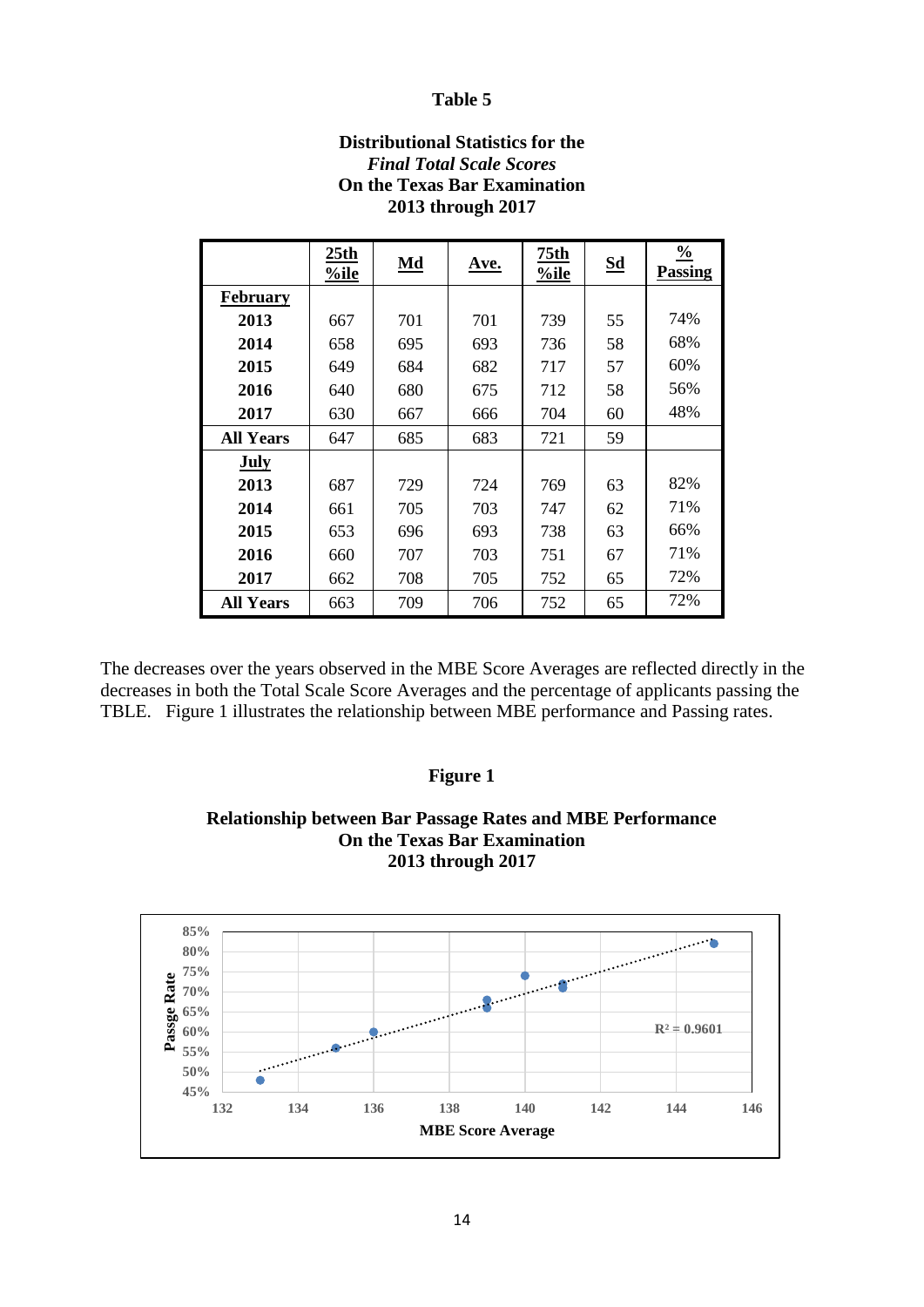#### **2. Performance of First-Time Takers and Repeaters**

All U.S. Jurisdictions allow applicants to repeat the bar examination after a failed attempt. The rules for when an applicant can retake the examination and how many times they can retake vary from state to state. Texas is one of four states that limits the number of total attempts to five<sup>7</sup>. In their General Statistics reporting, the TBLE reports the examinee passage rates separately by first-time takers and all repeaters as a group. They do not provide descriptive statistics on the actual scores earned by those groups, nor do they disaggregate the statistics by the number of previous attempts.

In order to evaluate the size of the score differences between first-time takers and repeaters, as well as to determine if there are any patterns in performance between applicants retaking the exam more than twice, we calculated the passage rates and average Total Scale Scores by number of attempts. Table 6 presents these results.

#### **Table 6**

#### **Bar Passage Rates and Average Final Total Scale Scores On the Texas Bar Examination 2013 through 2017**

|                                                                                                                                                                                                                                                                                                          |               | <b>First Time</b> |     |                                               | 2nd Attempt |     |                          | 3rd Attempt |     | 4th or more                |           |     |
|----------------------------------------------------------------------------------------------------------------------------------------------------------------------------------------------------------------------------------------------------------------------------------------------------------|---------------|-------------------|-----|-----------------------------------------------|-------------|-----|--------------------------|-------------|-----|----------------------------|-----------|-----|
|                                                                                                                                                                                                                                                                                                          | $\frac{0}{0}$ | Ave. Pass         |     | $\frac{0}{0}$                                 | Ave. Pass   |     | $\frac{0}{0}$            | Ave. Pass   |     | $\frac{0}{0}$              | Ave. Pass |     |
|                                                                                                                                                                                                                                                                                                          |               |                   |     | Takers   Total   Rate   Takers   Total   Rate |             |     | <b>Takers Total Rate</b> |             |     | <b>Takers   Total Rate</b> |           |     |
| <b>February</b>                                                                                                                                                                                                                                                                                          |               |                   |     |                                               |             |     |                          |             |     |                            |           |     |
| 2013                                                                                                                                                                                                                                                                                                     | 62%           | 716               | 81% | 28%                                           | 680         | 67% | 6%                       | 663         | 51% | 4%                         | 670       | 59% |
| 2014                                                                                                                                                                                                                                                                                                     | 64%           | 708               | 77% | 25%                                           | 672         | 57% | 5%                       | 652         | 32% | 5%                         | 661       | 46% |
| 2015                                                                                                                                                                                                                                                                                                     | 54%           | 695               | 69% | 35%                                           | 670         | 54% | 6%                       | 660         | 41% | 4%                         | 641       | 30% |
| 2016                                                                                                                                                                                                                                                                                                     | 48%           | 687               | 65% | 39%                                           | 667         | 53% | 7%                       | 648         | 35% | 6%                         | 657       | 32% |
| 2017                                                                                                                                                                                                                                                                                                     | 49%           | 683               | 61% | 35%                                           | 652         | 38% | 9%                       | 648         | 31% | 7%                         | 647       | 32% |
| 5-Year                                                                                                                                                                                                                                                                                                   | 55%           | 698               | 71% | 33%                                           | 667         | 53% | 7%                       | 654         | 38% | 5%                         | 654       | 38% |
| July                                                                                                                                                                                                                                                                                                     |               |                   |     |                                               |             |     |                          |             |     |                            |           |     |
| 2013                                                                                                                                                                                                                                                                                                     | 90%           | 732               | 86% | 5%                                            | 654         | 41% | 4%                       | 665         | 50% | 2%                         | 660       | 48% |
| 2014                                                                                                                                                                                                                                                                                                     | 87%           | 711               | 77% | 7%                                            | 648         | 35% | 4%                       | 647         | 33% | 2%                         | 647       | 27% |
| 2015                                                                                                                                                                                                                                                                                                     | 84%           | 702               | 72% | 7%                                            | 647         | 40% | 6%                       | 658         | 40% | 3%                         | 638       | 22% |
| 2016                                                                                                                                                                                                                                                                                                     | 80%           | 715               | 78% | 9%                                            | 654         | 46% | 7%                       | 653         | 39% | 4%                         | 653       | 36% |
| 2017                                                                                                                                                                                                                                                                                                     | 79%           | 717               | 78% | 9%                                            | 658         | 44% | 8%                       | 662         | 52% | 4%                         | 663       | 48% |
| 5-Year                                                                                                                                                                                                                                                                                                   | 84%           | 716               | 78% | 7%                                            | 653         | 42% | 6%                       | 657         | 43% | 3%                         | 653       | 37% |
| Data from Table 6 indicates that, similar to other jurisdictions, repeaters make up a significantly<br>larger proportion of the February administration than July. Across the study period, test-takers<br>attempting the exam three or more times comprised 12% of the entire testing group in February |               |                   |     |                                               |             |     |                          |             |     |                            |           |     |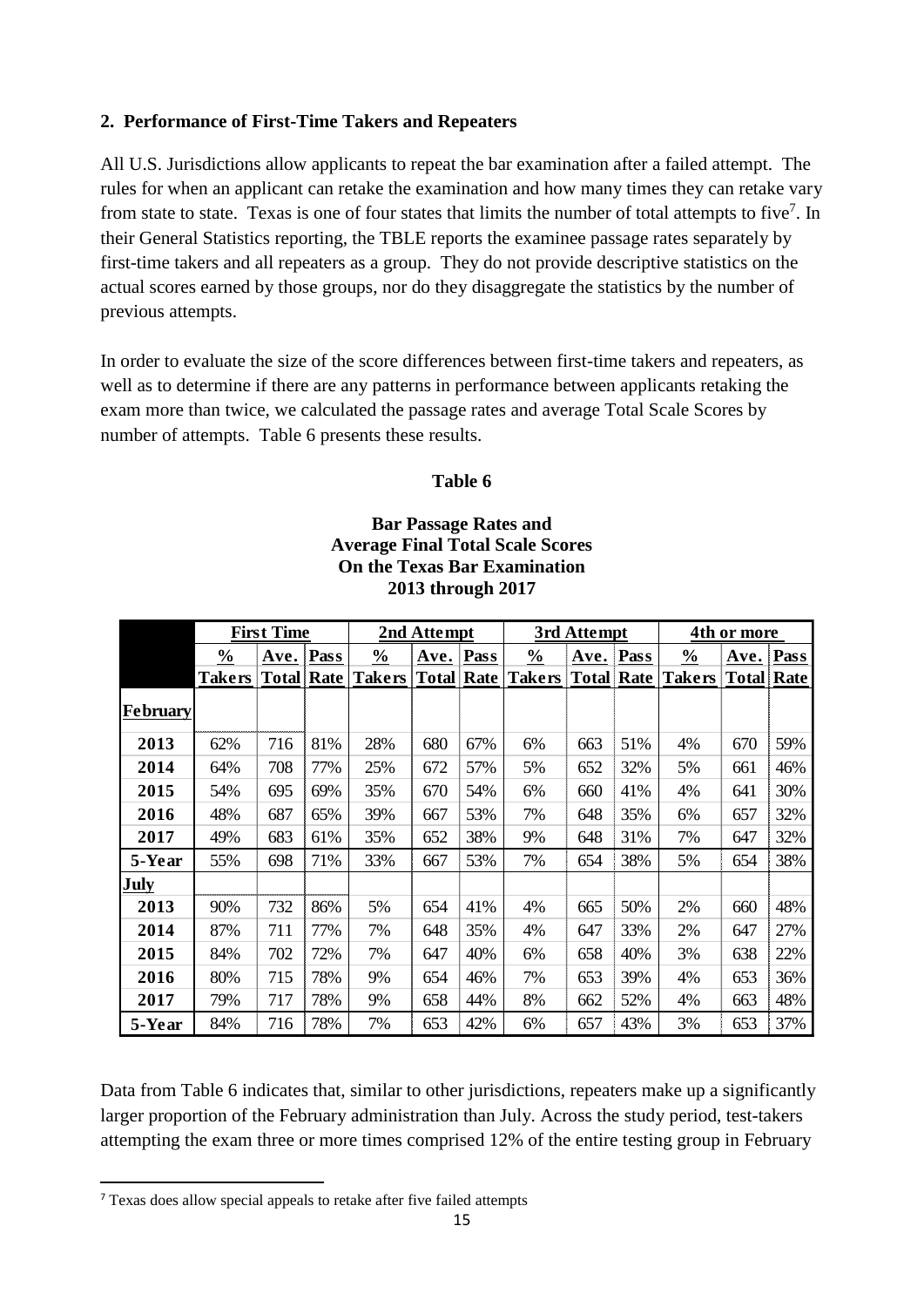and 9% in July. Those rates varied by year and have increased slightly in recent years as exam scores and passage rates among repeaters have decreased.

Over the five-year period, a steady decline can be observed in the average Total Scale Score of first-time takers sitting for the February administration (from 716 to 683; a change of 33 points). A smaller and less consistent decrease was seen for July first-time takers between 2013 and 2017 (from 732 to 717; a decline of 15 points). The changes in average scores were accompanied by decreases in the bar passage rates across the five years for this group (20% drop in February and 8% in July).

During this same period, applicants repeating the examination on February administrations also saw both their scores and passage rates decrease (28 points, 29% for first time repeaters; 25 points, 20% for applicants attempting a third time; and 23 points, 27% for applicants attempting a fourth or more). A very different pattern was observed for the July administrations. While average score performance varied between the years, examinees taking the exam for a second time saw both their average scores (654 to 658) and passage rates (41% to 44%) increase slightly from 2013 to 2017. A similar pattern occurred for July examinees attempting the examination for a third and fourth or more time.

For the July administrations (other than 2014 and 2015), we saw minimal difference in the average performance of applicants taking the exam two or more times. On the February administrations, the overall pass rates were identical for test takers sitting for the exam three or more times (38%), while the overall pass rate for those sitting a second time was 53%.

We suspect, as in other jurisdictions, that the applicants sitting for February administrations of the TBE are qualitatively different and represent a different group of applicants i.e., a disproportionate number of lawyers and foreign trained students, relative to those taking the July examination.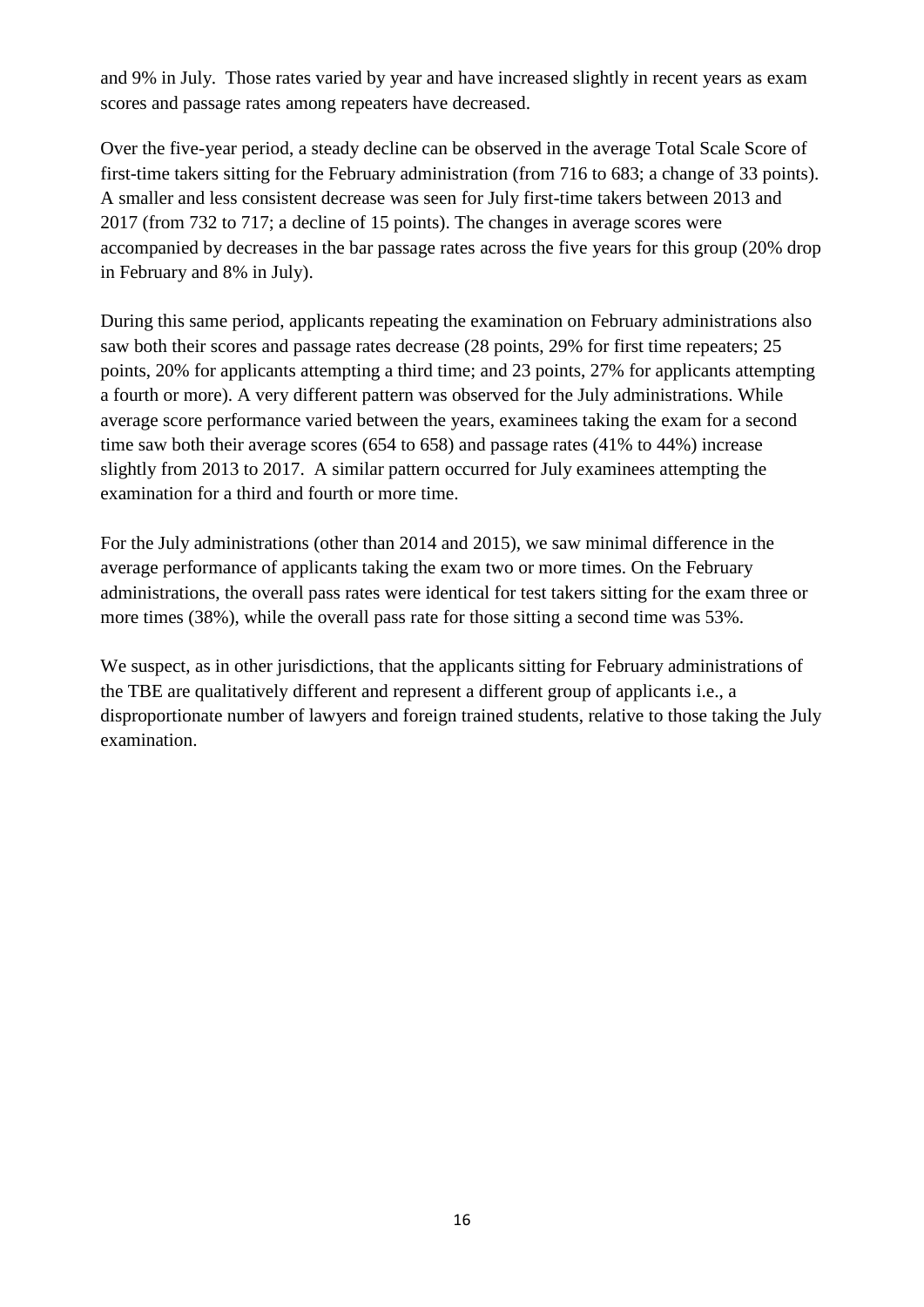#### **3. Correlations Among Test Sections**

**.** 

Each section of the TBE employs alternative methods to assess different domains of legal knowledge and skills. The knowledge and skill domains being assessed, however, are not completely independent of each other. The degree to which performance on one section relates to performance on another section can be measured by means of a correlation coefficient. This coefficient ranges in values from  $-1.00$  to  $+1.00$  with higher positive numbers reflecting a greater degree of overlap.<sup>8</sup> The size of a correlation coefficient can be impacted by several factors including the amount of variation in the respective scores, the commonality in skills & knowledge required on each measure, the similarity in format, and the reliability of each measure (see Section 6 for discussion of reliability).

Table 7 on the following page presents the inter-correlations of the different sections of the TBE for the years under study for both February and July administrations. We've also calculated the average correlation across the years.

With respect to the MBE, Table 7 reveals that, on average, correlations with other sections tend to be slightly higher in July than February. We believe that this is due to the larger variation in applicants' underlying proficiency in July than February. The moderate correlations observed between the MBE and Essay sections (averaging .59 in February and .64 in July), are in range of the relationship observed in most jurisdictions. The size of the MBE/Essay relationship is virtually identical to that observed between the MBE and the P&E section (averaging .59 in February and .63 in July). However, the fact that the Essay and P&E are only moderately correlated themselves (.65 and .67 on average in February and July, respectively), suggests that each of these examination sections are measuring a combination of both common and unique legal skills.

The lowest correlations in Table 7 are those between the MPT and the other TBE sections. The February and July average correlations of the MPT with the MBE are .29 and .36; with the Essay are .35 and .38, and with the P&E are .28 and .29. These low correlations are most likely due to the fact that the MPT receives a single holistic grade on only a six-point scale. By itself, a single MPT exercise lacks the reliability to demonstrate a higher degree of correlation with the other measures. An alternative interpretation is that the MPT measures a unique skill not captured by the other measures. However, the correlations between the MPT and Essay/MBE sections in other jurisdictions where multiple MPT questions are used, are found to be much higher. This suggests that the lack of relationship of the MPT is most likely a reliability issue associated with a single MPT item (see Section 6 for further discussion).

We observed very stable year-over-year, between-section relationships, with only minor variations. The larger variations involved the single MPT item, which lends further credence to the lowered-reliability interpretation.

<sup>&</sup>lt;sup>8</sup> The correlation coefficient measures the consistency in rank ordering of individuals on two measures. A correlation of 1.00 between two variables would imply that individuals would be rank ordered exactly the same way on one measure as on the other. Interpretations of the size of correlations tend to vary, but generally, a .9 and above is considered very high;.7 to .9 is high; .5 to .7 is moderate; .3 to .5 is low; and 0 to .3 is indicative of little or no relationship.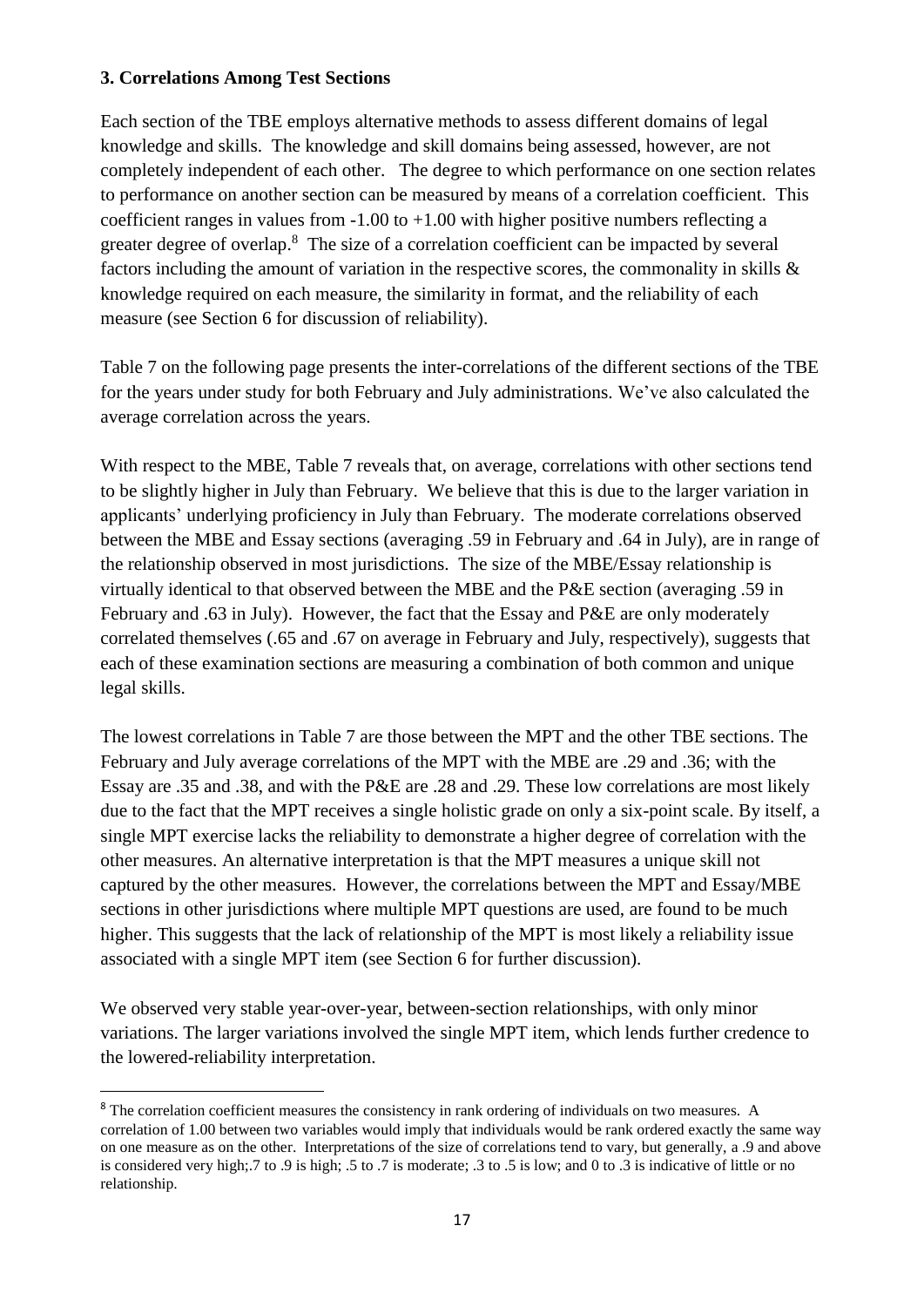Overall, the combination of stable relationships over time, and the moderate correlations between sections suggest that the TBE, through use of multiple measures and multiple formats, is consistently measuring a set of diverse legal content areas and skill domains in a consistent fashion.

#### **Table 7**

#### **Correlations Among Test Sections Of the Texas Bar Examination 2013 through 2017**

|              |      |      | <b>February</b> |      |      |      |
|--------------|------|------|-----------------|------|------|------|
|              | 2013 | 2014 | 2015            | 2016 | 2017 | Ave. |
| <b>MBE</b>   |      |      |                 |      |      |      |
| <b>Essay</b> | .57  | .58  | .56             | .61  | .62  | .59  |
| P&E          | .55  | .58  | .56             | .64  | .60  | .59  |
| <b>MPT</b>   | .23  | .24  | .37             | .33  | .30  | .29  |
| <b>Total</b> | .86  | .87  | .87             | .88  | .89  | .87  |
| <b>Essay</b> |      |      |                 |      |      |      |
| P&E          | .65  | .64  | .61             | .68  | .65  | .65  |
| <b>MPT</b>   | .33  | .34  | .39             | .38  | .33  | .35  |
| <b>Total</b> | .73  | .89  | .87             | .89  | .90  | .86  |
| P&E          |      |      |                 |      |      |      |
| <b>MPT</b>   | .23  | .24  | .28             | .34  | .33  | .28  |
| <b>Total</b> | .74  | .75  | .71             | .79  | .76  | .75  |
| <b>MPT</b>   |      |      |                 |      |      |      |
| <b>Total</b> | .42  | .44  | .52             | .50  | .46  | .47  |
|              |      |      | July            |      |      |      |
|              | 2013 | 2014 | 2015            | 2016 | 2017 | Ave. |
| <b>MBE</b>   |      |      |                 |      |      |      |
| <b>Essay</b> | .61  | .60  | .62             | .64  | .71  | .64  |
| P&E          | .61  | .61  | .65             | .68  | .62  | .63  |
| <b>MPT</b>   | .37  | .33  | .37             | .38  | .33  | .36  |
| <b>Total</b> | .88  | .88  | .89             | .90  | .91  | .89  |
| <b>Essay</b> |      |      |                 |      |      |      |
| P&E          | .66  | .64  | .68             | .70  | .65  | .67  |
| <b>MPT</b>   | .42  | .45  | .34             | .37  | .32  | .38  |
| <b>Total</b> | .89  | .89  | .89             | .90  | .91  | .90  |
| P&E          |      |      |                 |      |      |      |
| <b>MPT</b>   | .23  | .32  | .30             | .33  | .25  | .29  |
| <b>Total</b> | .74  | .75  | .78             | .80  | .74  | .76  |
| <b>MPT</b>   |      |      |                 |      |      |      |
| <b>Total</b> | .42  | .53  | .49             | .51  | .45  | .48  |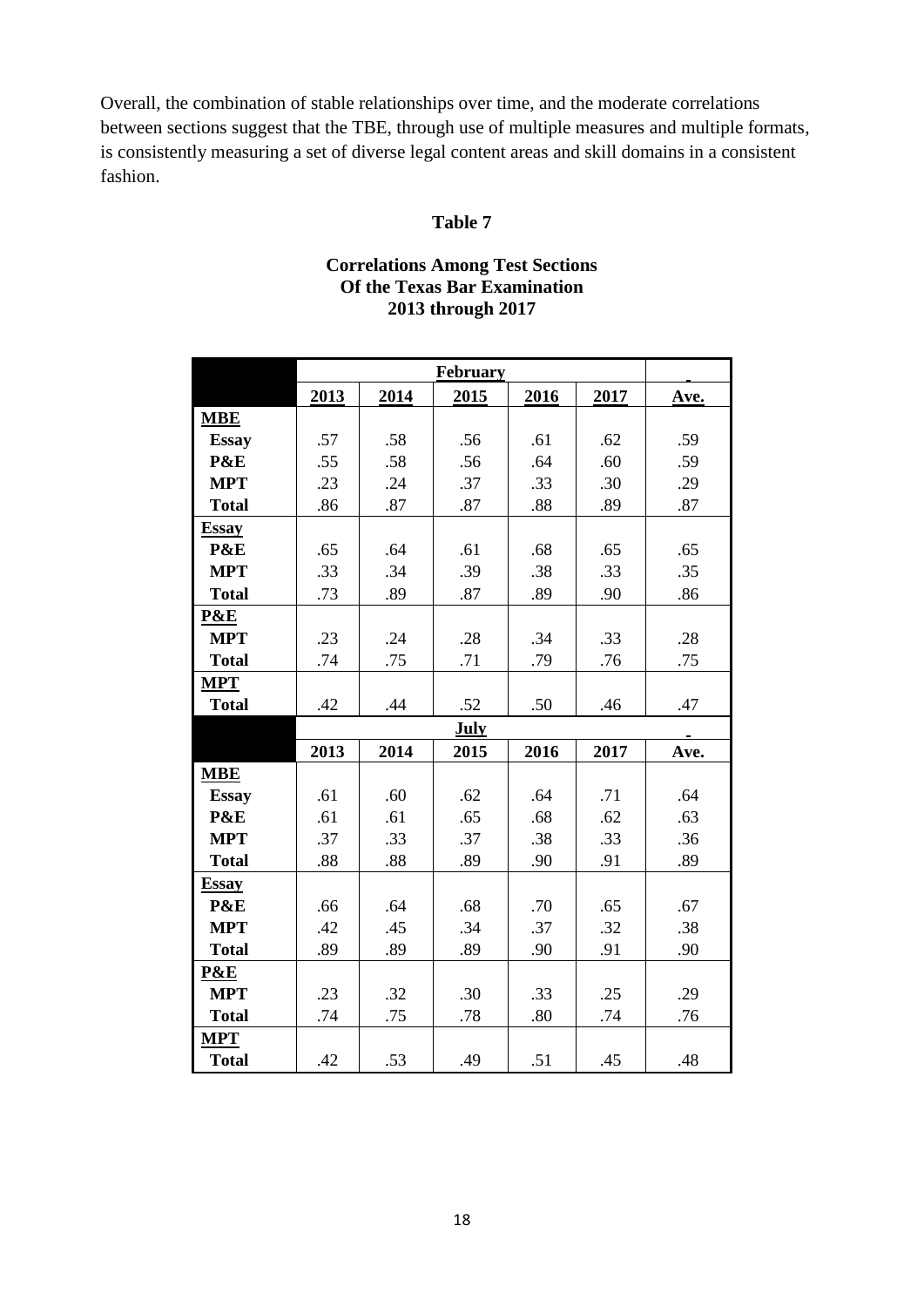#### **5. Impact of The Re-grade Process**

At the conclusion of the initial phase of grading, examinees either pass outright, fail outright or move into a second round of grading if their Total Scale Score falls between 669 and 674, inclusive. Examinees in the last group are eligible to have their Essay responses, P&E responses and their MPT responses re-evaluated to determine whether additional points can be added to their scores (points cannot be subtracted). Currently, there is no published information on the number of applicants that go into re-grade, the numbers that receive additional score points and the number of points received. Nor is the impact of the overall re-grade process on the final TBE passage rates documented.

We examined the extent and impact of re-grading by first determining which applicants went into re-grade over the five-year study period and then evaluating, in detail, what happened to them. This section presents the findings which emerged.

**Applicants Going to Re-grade**. Table 8 contains the counts of applicants going into re-grade on each examination administration along with the number getting extra score points by sections of the examination. The final column on the right presents data on the mean number of essay questions for which the applicant was awarded extra points, along with the standard deviation for that mean, for each test administration during the five year study period.

|                 | <b>Number and</b>        |                                        |                                          |                 |                          | <b>Number and Percentage of Re-graded Examinees</b> |                          |               |                          |               |     |                  |
|-----------------|--------------------------|----------------------------------------|------------------------------------------|-----------------|--------------------------|-----------------------------------------------------|--------------------------|---------------|--------------------------|---------------|-----|------------------|
|                 |                          | Percentage*                            | <b>Receiving Additional Score Points</b> |                 |                          |                                                     |                          |               |                          |               |     | No. of           |
|                 |                          | $\underline{\mathbf{of}}$              |                                          |                 |                          |                                                     |                          |               |                          |               |     | <b>Essays</b>    |
|                 |                          | <b>Examinees</b>                       |                                          | <b>PE Civil</b> |                          | <b>PE Criminal</b>                                  |                          | <b>MPT</b>    |                          | <b>Essay</b>  |     | <b>Receiving</b> |
|                 |                          | <b>Undergoing</b><br><b>Re-grading</b> |                                          |                 |                          |                                                     |                          |               |                          |               |     | <b>Pts</b>       |
|                 | $\underline{\mathbf{N}}$ | $\% *$                                 | $\underline{\mathbf{N}}$                 | $\frac{0}{0}$   | $\underline{\mathbf{N}}$ | $\frac{0}{0}$                                       | $\underline{\mathbf{N}}$ | $\frac{0}{0}$ | $\underline{\mathbf{N}}$ | $\frac{0}{0}$ | Ave | <b>Std</b>       |
| <b>February</b> |                          |                                        |                                          |                 |                          |                                                     |                          |               |                          |               |     |                  |
| 2013            | 51                       | 4.3%                                   | $\overline{2}$                           | 4%              | 26                       | 51%                                                 | 12                       | 24%           | 51                       | 100%          | 6.5 | 1.7              |
| 2014            | 46                       | 4.0%                                   | 42                                       | 91%             | 10                       | 22%                                                 | 4                        | 9%            | 45                       | 98%           | 3.5 | 1.4              |
| 2015            | 57                       | 4.3%                                   | 57                                       | 100%            | 22                       | 39%                                                 | 4                        | 7%            | 57                       | 100%          | 4.7 | 1.5              |
| 2016            | 63                       | 4.4%                                   | 28                                       | 44%             | 47                       | 75%                                                 | 8                        | 13%           | 62                       | 98%           | 3.3 | 1.5              |
| 2017            | 44                       | 3.5%                                   | 36                                       | 82%             | 9                        | 20%                                                 | 6                        | 14%           | 44                       | 100%          | 3.7 | 1.6              |
| 5-Year          | 261                      | 4.1%                                   | 165                                      | 63%             | 114                      | 44%                                                 | 34                       | 13%           | 259                      | 99%           | 4.3 | 1.9              |
| <b>July</b>     |                          |                                        |                                          |                 |                          |                                                     |                          |               |                          |               |     |                  |
| 2013            | 87                       | 2.9%                                   | 3                                        | 3%              | 54                       | 62%                                                 | 13                       | 15%           | 87                       | 100%          | 7.2 | 1.3              |
| 2014            | 87                       | 3.0%                                   | 64                                       | 74%             | 26                       | 30%                                                 | 4                        | 5%            | 87                       | 100%          | 5.4 | 1.5              |
| 2015            | 119                      | 4.0%                                   | 89                                       | 75%             | 119                      | 100%                                                | 3                        | 3%            | 118                      | 99%           | 4.6 | 1.6              |
| 2016            | 97                       | 3.3%                                   | 78                                       | 80%             | 22                       | 23%                                                 | 24                       | 25%           | 95                       | 98%           | 3.7 | 1.8              |
| 2017            | 78                       | 2.6%                                   | 62                                       | 79%             | 27                       | 35%                                                 | 45                       | 58%           | 76                       | 97%           | 3.0 | 1.5              |
| 5-Year          | 468                      | 3.1%                                   | 296                                      | 63%             | 248                      | 53%                                                 | 89                       | 19%           | 463                      | 99%           | 4.8 | 2.1              |

| Table 8                                                 |
|---------------------------------------------------------|
| The Count of Examinees Going into Re-grade              |
| <b>And the Number Receiving Additional Score Points</b> |
| By Section on the Texas Bar Examination                 |
| 2013 through 2017                                       |

\* Percentage of the total number of test takers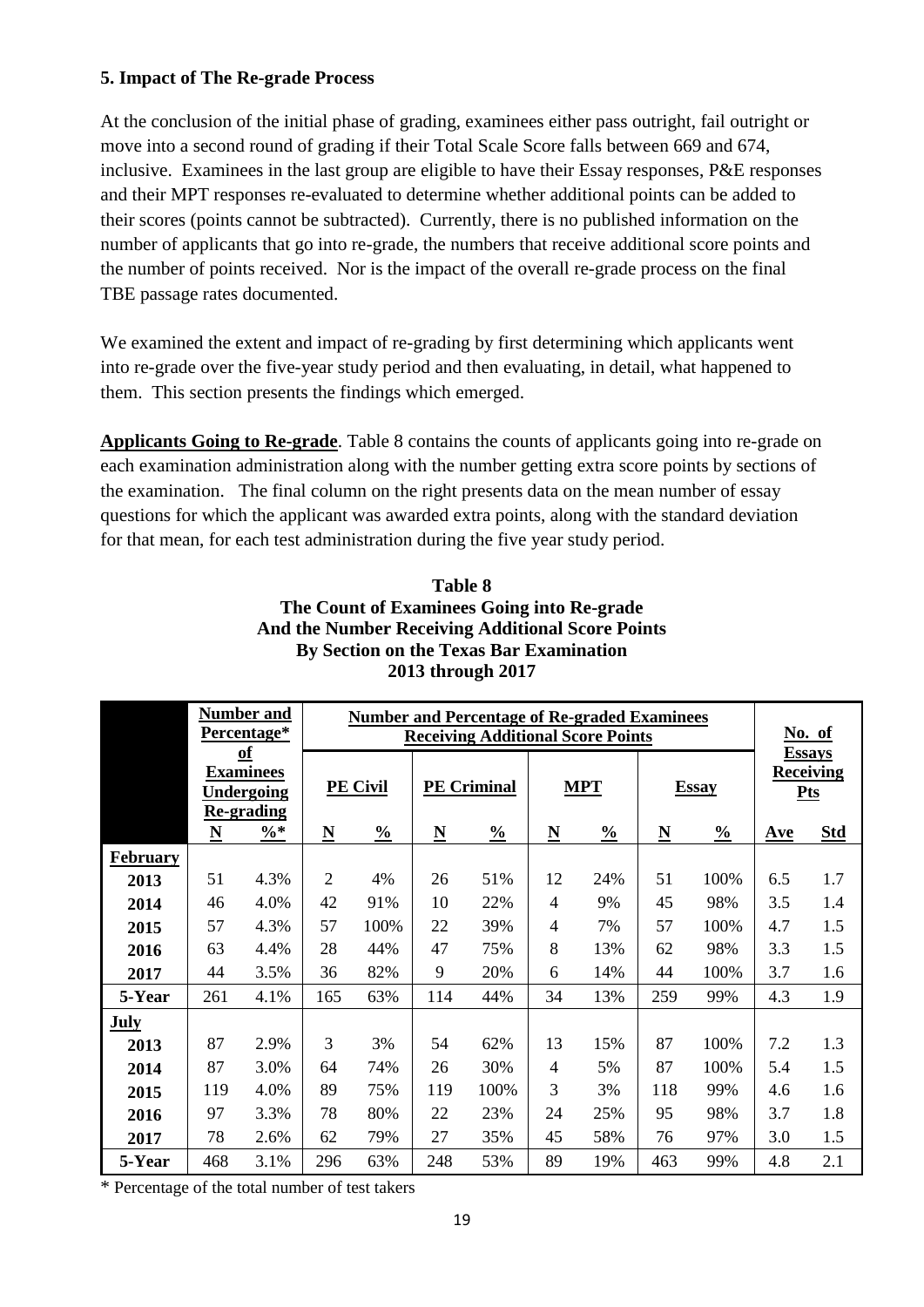Results in Table 8 indicate that over the study period, an average of 4.1% of all applicants tested in February and 3.1% of applicants tested in July were eligible for re-grade, with slight variations between years. In terms of which sections earned additional points, we observed significant differences. On the Essay section, nearly every applicant in re-grade gained extra score points on each administration, though the average number of questions garnering the extra points did vary. On the 2013 examinations, re-graded test-takers were awarded extra score points on approximately seven of the twelve essay questions, while on the subsequent examinations extra points were received on three to five questions.

On the MPT section, far fewer applicants received extra points, however. With the exception of July 2017 exam, where more than half of examinees in re-grade received extra points, only about one in ten applicants on the February examination and two in ten on the July examination received extra score points. And finally, with respect to the P&E tests, results varied widely. For example, in July 2015, all 119 applicants earned extra points, while only 23% earned points in July 2016. No consistent patterns could be observed in relation to this section of the exam.

**Extra Points Earned in Re-grade.** Because of the different weights applied to the respective test sections, extra score points earned on the Essay section will have a much larger impact on an applicant's final score than those earned on either the MPT or P&E sections. Table 9 provides a brief summary of the average number of points earned during the re-grade period over the five-year study period.

#### **Table 9**

.

#### **Average Number of Score Points Earned in Re-grade By Section on the Texas Bar Examination 2013 through 2017**

|                 | <b>Essay</b> | <b>MPT</b> | P&E |
|-----------------|--------------|------------|-----|
| <b>February</b> |              |            |     |
| 2013            | 5.3          | 1.6        | 0.8 |
| 2014            | 2.5          | 0.6        | 1.8 |
| 2015            | 3.5          | 0.9        | 3.2 |
| 2016            | 2.2          | 1.6        | 3.0 |
| 2017            | 2.8          | 1.7        | 1.6 |
| 5-Year          | 3.2          | 1.3        | 2.2 |
| July            |              |            |     |
| 2013            | 8.1          | 1.6        | 1.5 |
| 2014            | 4.3          | 0.6        | 1.4 |
| 2015            | 4.0          | 0.3        | 8.4 |
| 2016            | 4.3          | 3.7        | 2.1 |
| 2017            | 2.5          | 8.5        | 2.3 |
| 5-Year          | 4.6          | 2.7        | 3.5 |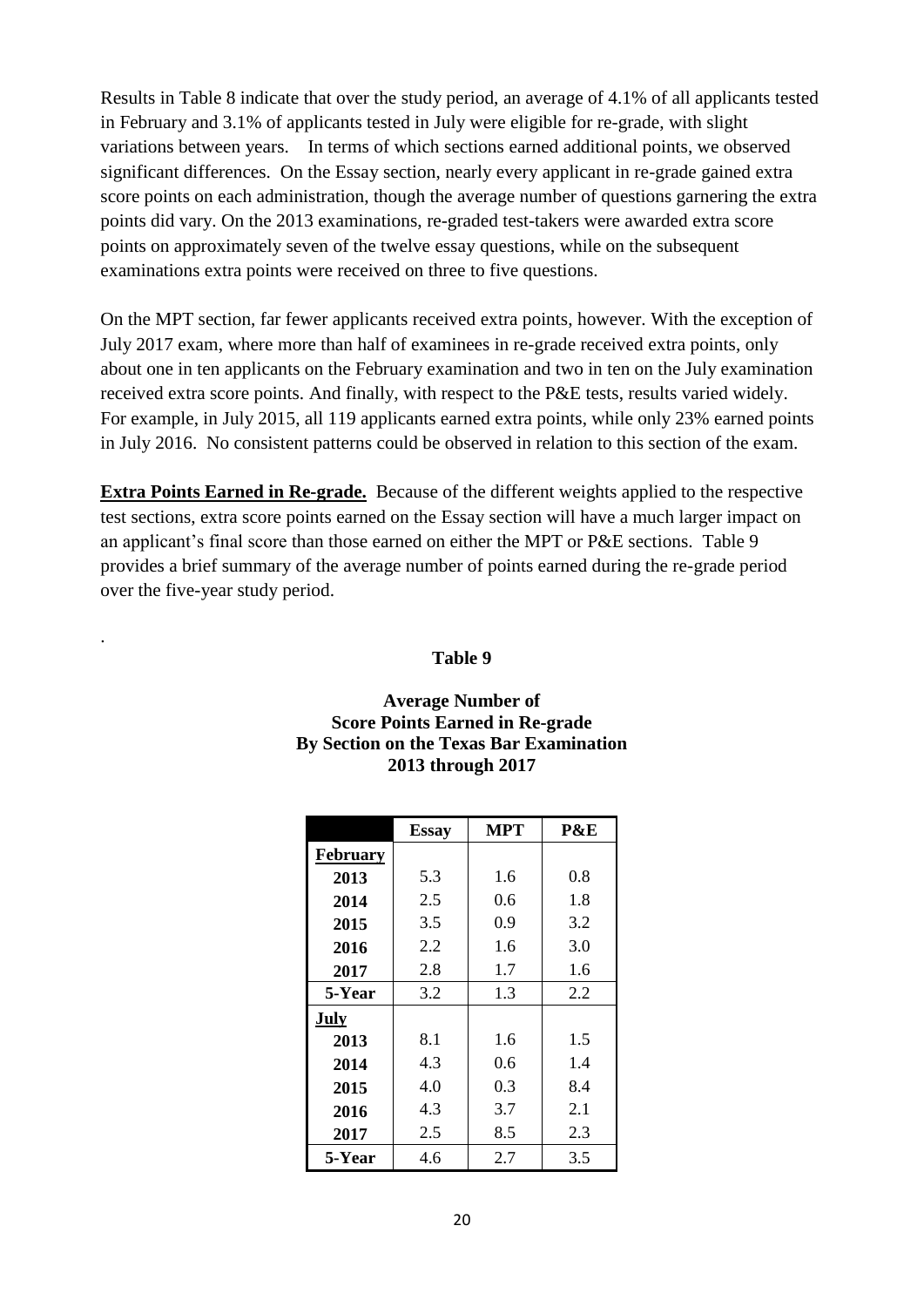Data in Table 9 highlights the fact that the number of additional scale score points earned on a given test section during re-grade varies significantly from year to year. Further, more points are likely to be earned on a July administration than a February one. This is somewhat puzzling given the fact that test-takers in the re-grade band, are in theory, of equal ability. <sup>9</sup> Differences between years on a given test section could be a function of the intricacies of scoring guides, the varying leniency standards of graders, or other extraneous factors.

**Impact on Passage Rates**. In the 2014 audit of the TBE, it was discovered that all test-takers who were in the re-grade range during 2013, went on to pass. At the time, it was unclear if this was a one-year phenomenon, or usual practice. Table 10 extends the original analysis for the five-year period.

#### **Table 10**

#### **The Impact of the Re-grade Phase On Examinee Pass/Fail Status On the Texas Bar Examination 2013 through 2017**

|                 |                   | Pass:                    |                 |                          | <b>Fail:</b>  |                          | Pass:         |                          | <b>Fail:</b>  | Pass:                    |               |
|-----------------|-------------------|--------------------------|-----------------|--------------------------|---------------|--------------------------|---------------|--------------------------|---------------|--------------------------|---------------|
|                 | <b>Total</b>      | <b>Pre-Regrade</b>       |                 | <b>Pre-Regrade</b>       |               | In Regrade               |               | In Regrade               |               | <b>Overall</b>           |               |
|                 | <b>Applicants</b> | $\underline{\mathbf{N}}$ | $\frac{0}{6}$ * | $\underline{\mathbf{N}}$ | $\frac{0}{0}$ | $\underline{\mathbf{N}}$ | $\frac{0}{0}$ | $\underline{\mathbf{N}}$ | $\frac{0}{0}$ | $\underline{\mathbf{N}}$ | $\frac{0}{0}$ |
| <b>February</b> |                   |                          |                 |                          |               |                          |               |                          |               |                          |               |
| 2013            | 1,185             | 828                      | 70%             | 306                      | 26%           | 51                       | 4.3%          | $\overline{0}$           | 0.0%          | 879                      | 74%           |
| 2014            | 1,152             | 739                      | 64%             | 367                      | 32%           | 42                       | 3.6%          | 4                        | 0.3%          | 781                      | 68%           |
| 2015            | 1,333             | 751                      | 56%             | 525                      | 39%           | 55                       | 4.1%          | 2                        | 0.2%          | 806                      | 60%           |
| 2016            | 1,433             | 754                      | 53%             | 616                      | 43%           | 52                       | 3.6%          | 11                       | 0.8%          | 806                      | 56%           |
| 2017            | 1,253             | 566                      | 45%             | 643                      | 51%           | 40                       | 3.2%          | 4                        | 0.3%          | 606                      | 48%           |
| 5-Year          | 6,356             | 3,638                    | 57%             | 2,457                    | 39%           | 240                      | 3.8%          | 21                       | 0.3%          | 3,878                    | 61%           |
| <b>July</b>     |                   |                          |                 |                          |               |                          |               |                          |               |                          |               |
| 2013            | 3,023             | 2,387                    | 79%             | 549                      | 18%           | 87                       | 2.9%          | $\overline{0}$           | $0.0\%$       | 2,474                    | 82%           |
| 2014            | 2,929             | 2,009                    | 69%             | 833                      | 28%           | 82                       | 2.8%          | 5                        | 0.2%          | 2,091                    | 71%           |
| 2015            | 2,987             | 1,866                    | 62%             | 1,002                    | 34%           | 119                      | 4.0%          | $\theta$                 | $0.0\%$       | 1,985                    | 66%           |
| 2016            | 2,975             | 2,014                    | 68%             | 864                      | 29%           | 84                       | 2.8%          | 13                       | 0.4%          | 2,098                    | 71%           |
| 2017            | 2,959             | 2,053                    | 69%             | 828                      | 28%           | 71                       | 2.4%          | 7                        | 0.2%          | 2,124                    | 72%           |
| 5-Year          | 14,873            | 10,329                   | 69%             | 4,076                    | 27%           | 443                      | 3.0%          | 25                       | 0.2%          | 10,772                   | 72%           |

**\*Reported percentages are for the entire population of test-takers**

**.** 

Table 10 reveals that across all five years of the February administration, an additional 3.8% of all applicants received enough additional score points to pass, as compared to an additional 3.0% in July. Of the 729 test-takers who went to re-grade over this five-year period, only 46 failed to get sufficient additional points to pass. This group represented only 6% of all re-graded applicants, and .2% of all test-takers. Conversely, 683 out of the 729 (94%) test-takers in re-

<sup>&</sup>lt;sup>9</sup> Statistical tests of significance revealed that the differences in earned re-grade points observed between both years and month of administration were significantly different  $(p<.001$ .)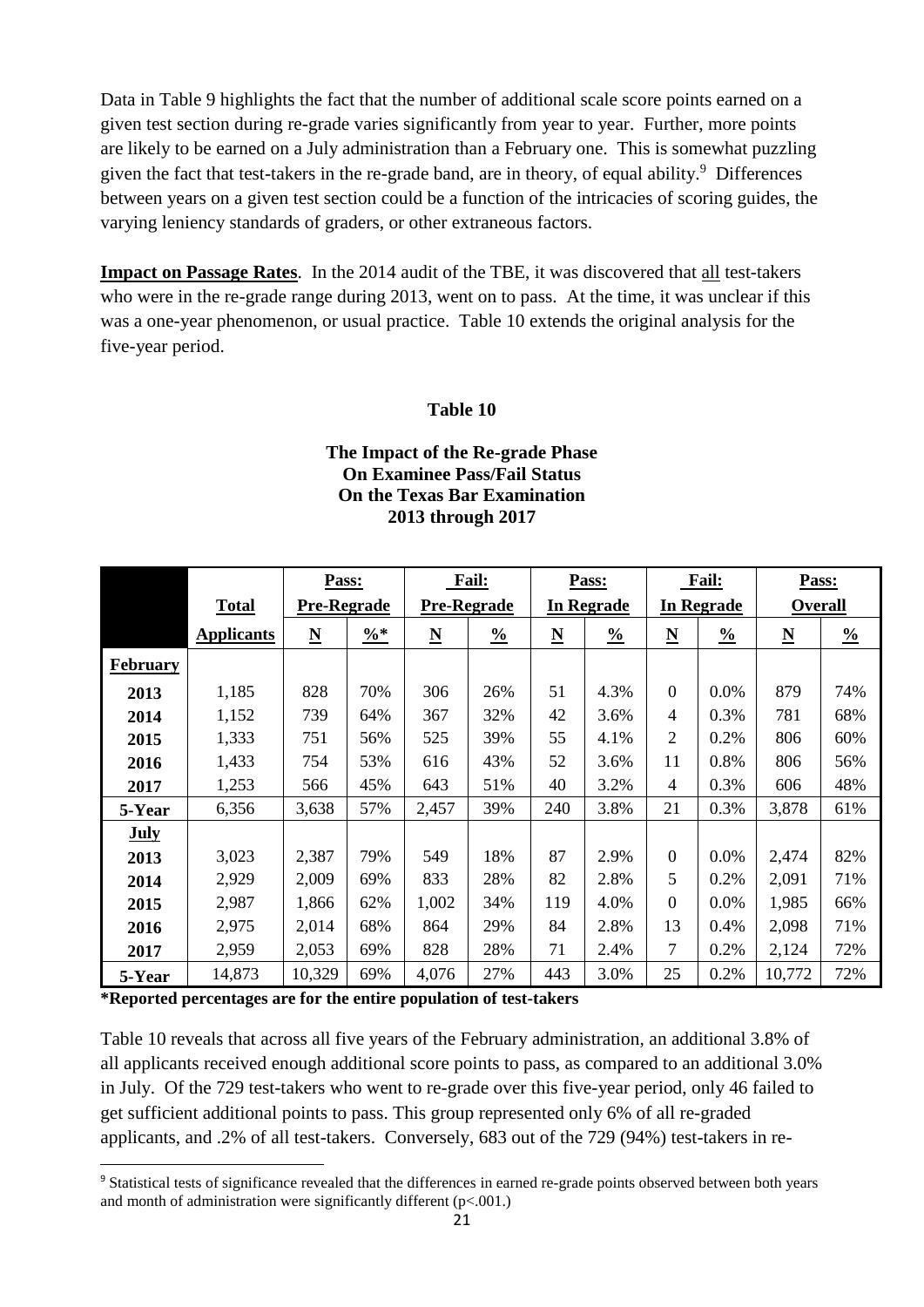grade between 2013 and 2017 passed. On 3 of the 10 administrations, no re-graded applicants failed. We can safely conclude that anyone who has written answers re-graded has an extremely high probability of passing the examination.

Given that the re-grade range extends from 669 to 674, this finding begs the question as to whether there is a point in that range where no one has failed in re-grade. We looked at the passage rates at each of the initial Total Scale Score points (i.e., 669, 670, etc.). We discovered that *every* test-taker entering re-grade with a score of either 673 or 674 during the 5-year period eventually passed. From there, 95% passed with initial scores of 671 or 672, 88% passed with an initial score of 670 and 82% passed with an initial score of 669. These statistics should be factored in if the TBLE considers alternative strategies to speeding up the grading process and score reporting.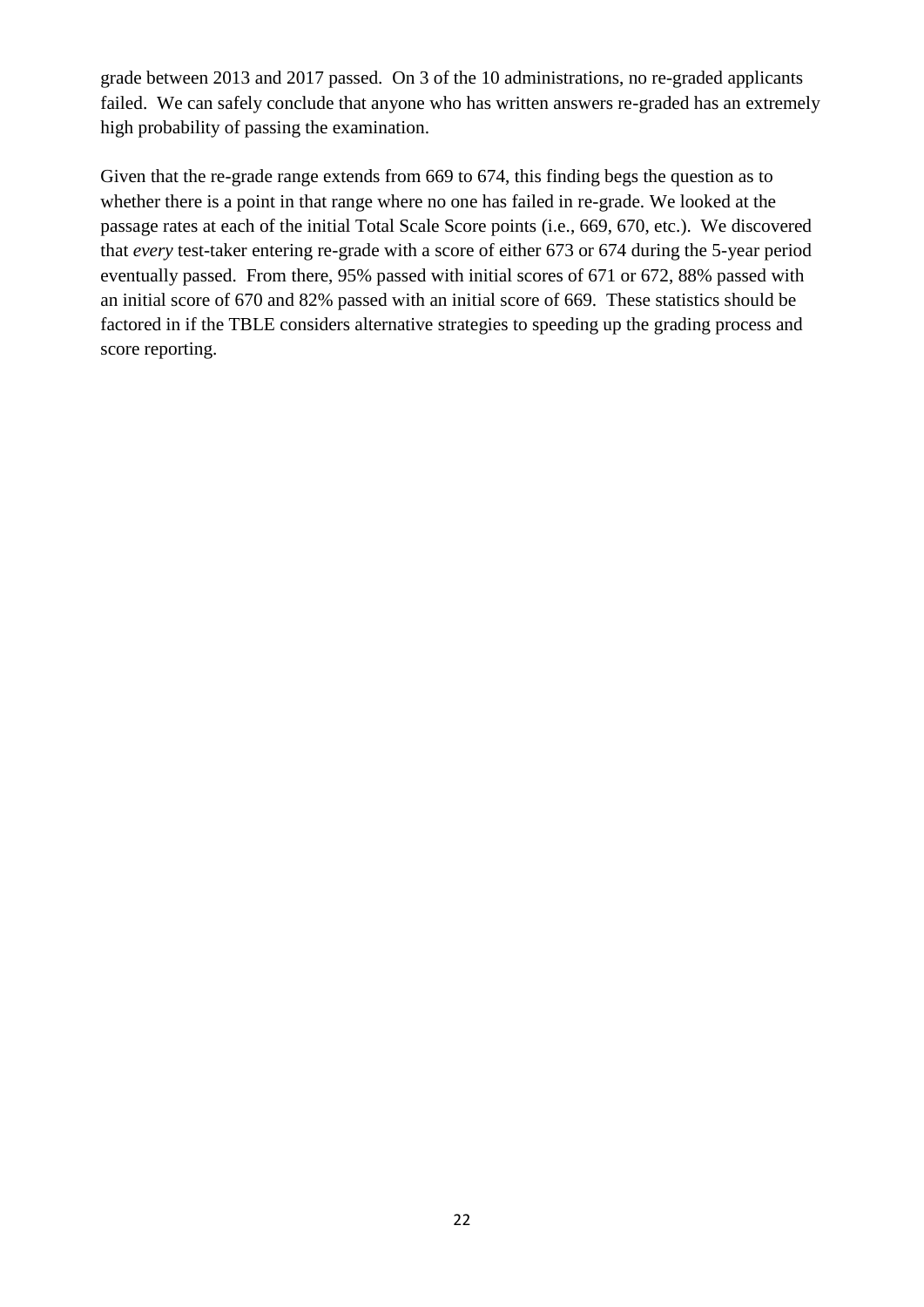#### **6. Examination Reliability**

1

Perhaps the most important measure of the psychometric quality of a test is its reliability. Reliability is a measure of the consistency or stability of scores. According to the National Council for Measurement, reliability is:

"the characteristic of a set of test scores that relates to the amount of random error from the measurement process that might be embedded in the scores. Scores that are highly reliable are accurate, reproducible, and consistent from one testing occasion to another. That is, if the testing process were repeated with a group of test takers, essentially the same results would be obtained. Various kinds of reliability coefficients, with values ranging between 0.00 (much error) and 1.00 (no error), are usually used to indicate the amount of error in the scores."

Multiple factors impact the reliability of an examination including, the format(s), its length, testtaker instructions, the quality and consistency of subjective grader assessments, the conditions under which the test is administered, and underlying differences in the population taking the test.

On a high stakes test such as the bar examination, it is commonly agreed that reliability estimates above .85 should be achieved and estimates of .90 and above are preferable. In their 2014 audit of the TBE, Klein and Bolus reported overall TBE reliabilities of .89 and .86 for the 2013 February and July administrations. We replicated those calculations for the remaining years under study using (a) the methods of Cronbach (1951) to evaluate the reliability of the Essay and P&E sections, (b) the internal consistency reliabilities of the MBE, annually reported by the National Conference of Bar Examiners (February 2013 through July 2017) and (c) the computational methods of Rozeboom (1989) to estimate the weighted, linear composite of the Total Scale Score.<sup>10</sup> The results of the calculations are presented in Table 11 on the following page.

With respect to the individual test sections, the 175-item MBE by itself has had reliabilities consistently over .90 since 2013, and reliability has steadily increased over that period. Reliability estimates on the 12-question Essay sections have remained fairly consistent, ranging from .76 to .82 on the February administrations and .79 to .82 on the July examinations. These are well within range of the internal consistencies reported by other states having a 12-question essay section (e.g., Ohio). The 40 combined items on the two P&E tests have internal consistency reliabilities averaging .83 in February and .81 in July.

The Total Score reliability estimates of the TBE are consistently strong and meet expected standards for a bar examination. On every administration, the Total Score reliability approached or exceeded the .90 level. This was due in major part to the high reliability of the MBE section and the 40% weight that it has been given in the overall score calculations. In the event that the TBLE opts to shorten the current examination to two days as is the practice in most states,

 $10$  As the MPT is only a single measurement, we do not have a direct method for estimating its reliability. Since the MPT is a 90-minute exam, we used a proxy of .50 which is the average of multiple configurations of three 30 minute essay questions. This is the same value used by Klein and Bolus in 2014.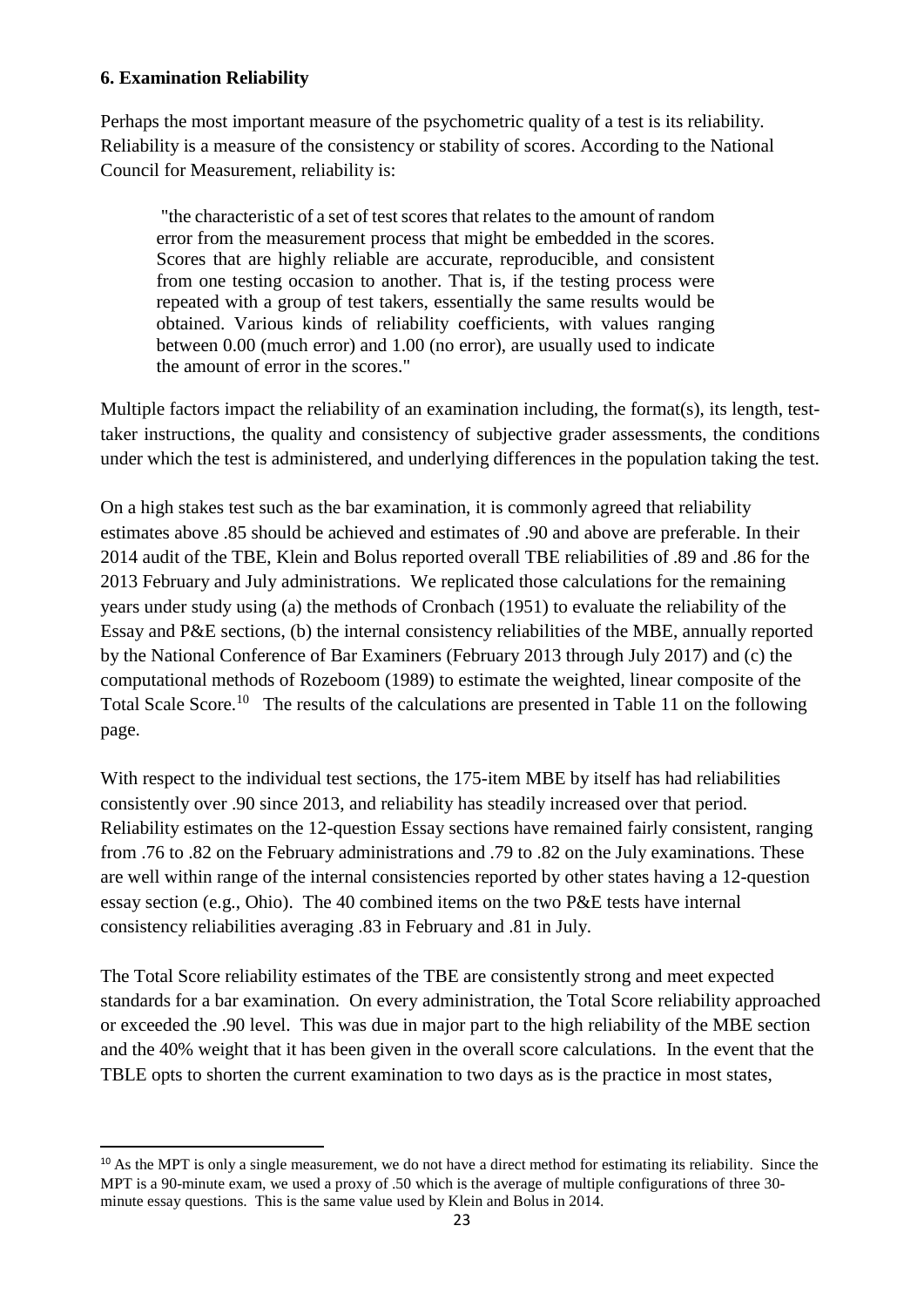consideration should be given to increasing the weight of the MBE if these same high levels of overall score reliability are to be achieved.

#### **Table 11**

#### **Estimates of the Score Reliability of Section and Total Scores On the Texas Bar Examination 2013 through 2017**

|                 | MBE | <b>Essay</b> | P&E | <b>Total</b><br>Score |
|-----------------|-----|--------------|-----|-----------------------|
| <b>February</b> |     |              |     |                       |
| 2013            | .90 | .80          | .84 | .892                  |
| 2014            | .90 | .82          | .84 | .898                  |
| 2015            | .90 | .76          | .84 | .881                  |
| 2016            | .91 | .77          | .83 | .892                  |
| 2017            | .92 | .78          | .79 | .894                  |
| 5-Yr Ave.       | .91 | .79          | .83 | .891                  |
|                 |     |              |     |                       |
| July            |     |              |     |                       |
| 2013            | .90 | .79          | .82 | .868                  |
| 2014            | .92 | .79          | .77 | .900                  |
| 2015            | .92 | .78          | .83 | .896                  |
| 2016            | .93 | .79          | .80 | .903                  |
| 2017            | .93 | .82          | .81 | .912                  |
| 5-Yr Ave.       | .92 | .79          | .81 | .896                  |

July 2016 P&E raw data was not available. It was estimated reliability based on average of 4 other years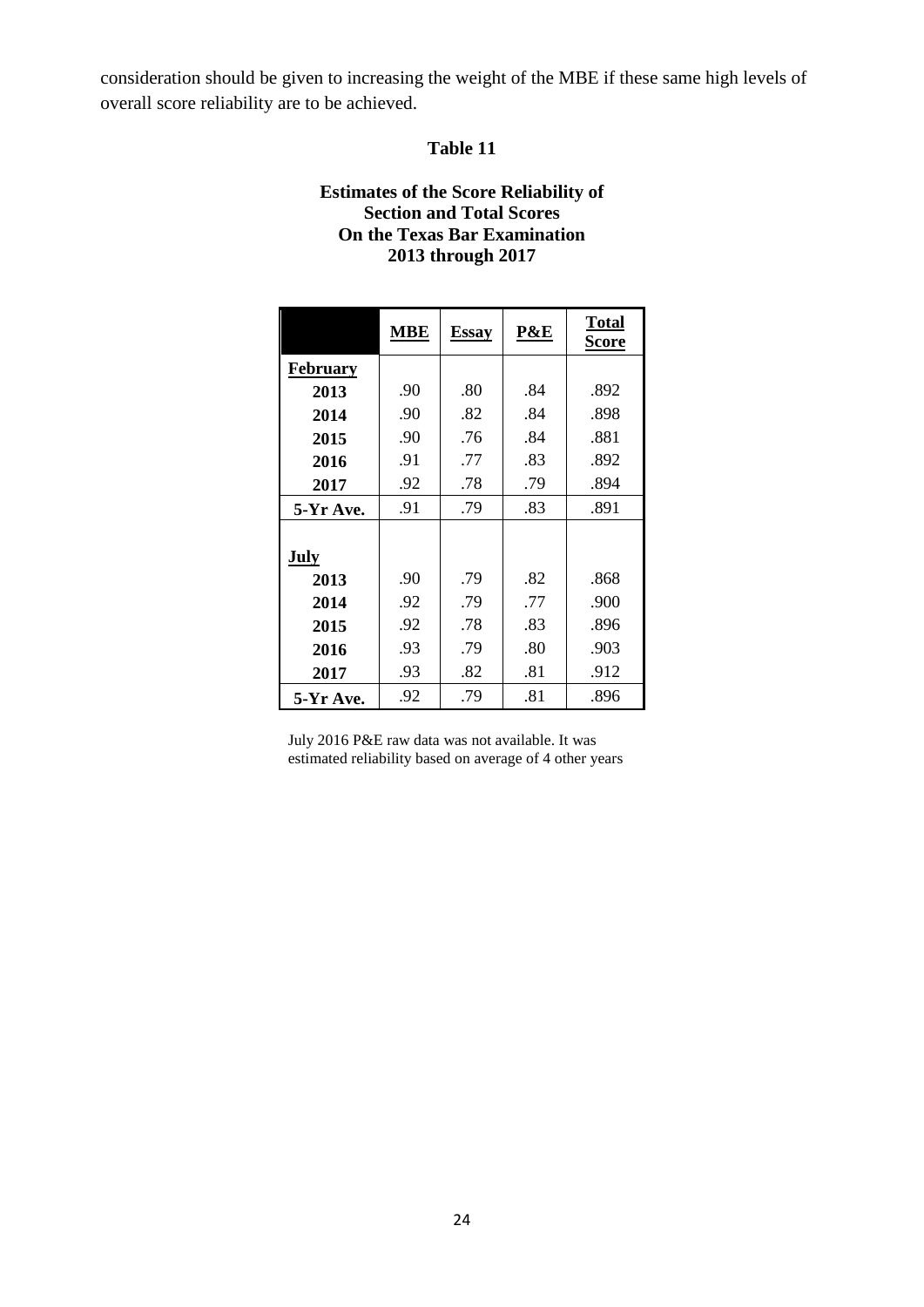#### **D. SUMMARY AND CONCLUSIONS**

The results from this report indicate that TBE has functioned well over the five year period examined. Our replications of TBE calculated scores show that scoring procedures have been followed per published protocols. Applicant performance on the TBE has been comparable to all U.S. examination test-takers as evidenced by the similarities in mean MBE scores, while the overall distributions of both the individual sections and the over Total Scale Score have remained well-conditioned, contributing to the consistently exceptional reliability of test scores. Over the study period, examination reliability has approached or exceeded .90, achieving the target standard for a high stakes licensing examination.

In terms of passage rates, the Texas statistics are in line with those observed in the rest of the U.S. where success rates have also been on the decline. Among July first timers, the passage rate declined by 8% from 2013 to 2016, achieving a five-year low in 2015 (72%). The decrease on the February administrations was somewhat more pronounced (a 20% decrease; from 81% in 2013 to 61% in 2017). Additionally, as true for other jurisdictions, there was a steady drop off in passing rates relative to the number of previous attempts. In July, the passage rates were similar for those repeating a 2<sup>nd</sup> and 3<sup>rd</sup> time (42% vs 43%), with a slight drop for those repeating four or more times (37%). Overall, February's first-time repeaters performed slightly better than July repeaters (53% passing), while the passage rates of those repeating two or more times in February were consistently 38%.

In terms of the re-grade process, overall 4.1% and 3.1% of all examinees (729 over the five-year period) had their answers reevaluated in February and July, respectively. Of those examinees, 683 (94%) eventually passed. Fully 100% of the examinees with an initial score of 672 or 673 earned enough points to eventually pass, while on three of the 10 administrations under study, no re-graded examinee failed. Results further showed, that the majority of additional scale score points are earned on the Essay portion of the examination (relative to the MPT and P&E tests), and since it is the most heavily weighted constructed response section, it has had the major net impact on the outcome of this grading phase.

As the TBLE considers alternatives to its current examination structure, it should take into consideration the following key outcomes of this study:

First, the excellent reliability of the examination scores has been a function of the high levels of reliability of the MBE and the Essay sections. The Essay reliability is a function of the following factors: (a) its length (12 questions); (b) single-reader grading; and (c) effective us of the 25 point-per-question grading scale. If any of these factors were to be modified, the statistical reliability of that section, and the resulting reliability of the overall test could be affected.

Secondly, the current weighting structure gives equivalent weight to the MBE and Essay sections, and only 1/4 of the weight to the remaining two parts of the exam. As the structure and/or configuration changes (e.g., decreasing the length of the Essay section or increasing the number of Performance Tests), there will most likely be a net effect in the overall consistency of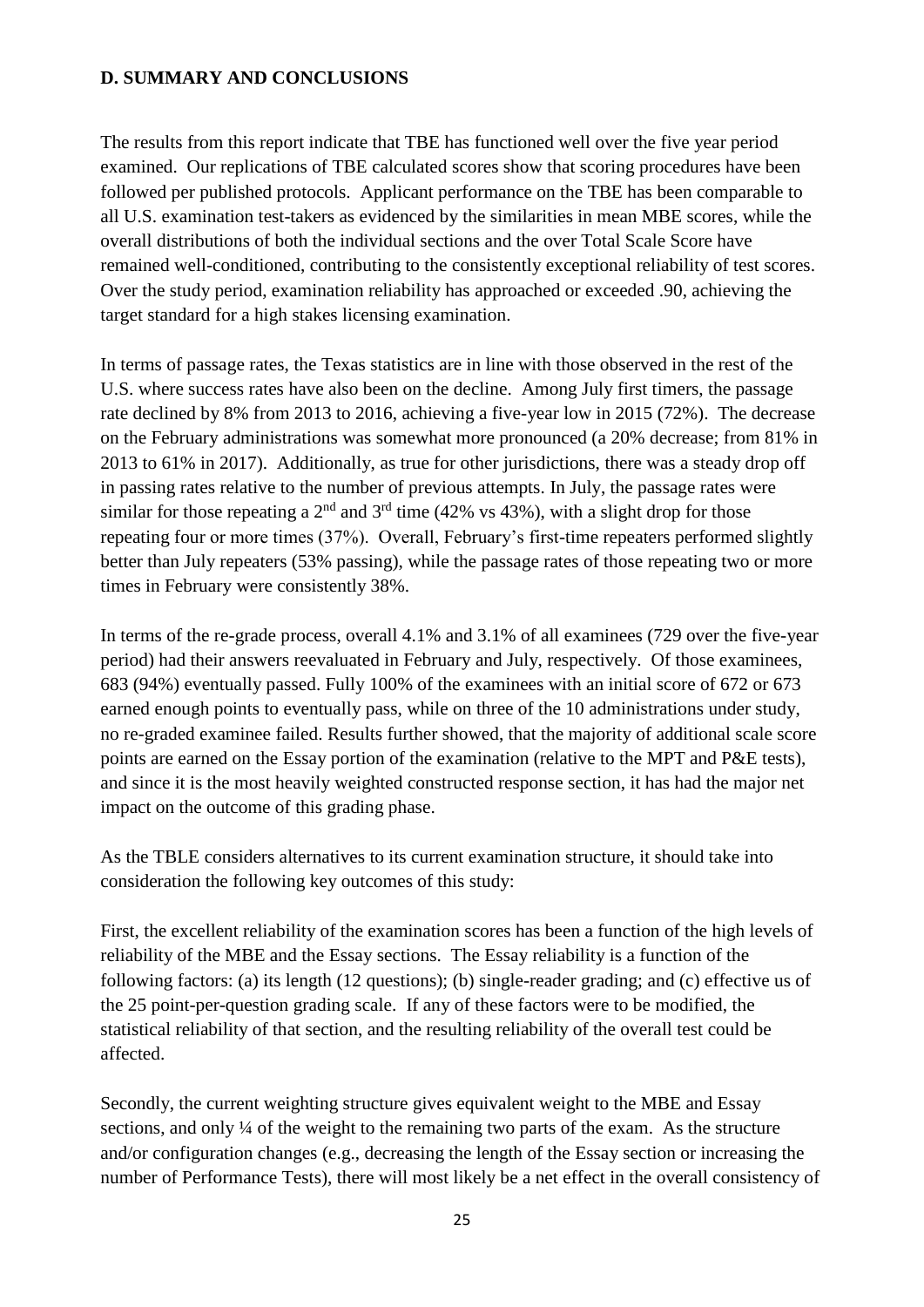the Total Scale Scores. Consideration may need to be given to adjusting the weighting schema. This is why NCBE has adopted UBE scoring protocols where a higher weight is given to the MBE than either the Essay or MPT portions.

Finally, in the effort to improve score reporting for bar applicants, jurisdictions often consider modifying the grading process so as to release results faster. Adding graders or adjusting the regrade process are sometimes considered as methods for achieving this objective. As these results have shown, however, Texas has achieved fairly strong written score reliability under its current configuration and single-reader per question grading procedures. The addition of more graders would potentially add more sources of measurement error and could subsequently reduce reliability.<sup>11</sup>

With respect to the re-grade process, the results from these analyses revealed that Texas' second read process, which generally takes at least a few weeks to complete, resulted in the passing of almost all applicants (though not necessarily 100% as shown in Klein & Bolus 2014 report). Consideration could be given to actually reducing the passing score (e.g., by two to three points on the current scale) and subsequently eliminating the re-grade phase altogether or reducing the re-grade range thereby reducing the number of examinees that would get re-graded. We understand that such a change could be met with objection from various sources, but study findings would support its soundness and rationale.

**.** 

<sup>&</sup>lt;sup>11</sup> Strong calibration procedures can minimize the effect of using multiple graders, but generally increases costs and administrative requirements